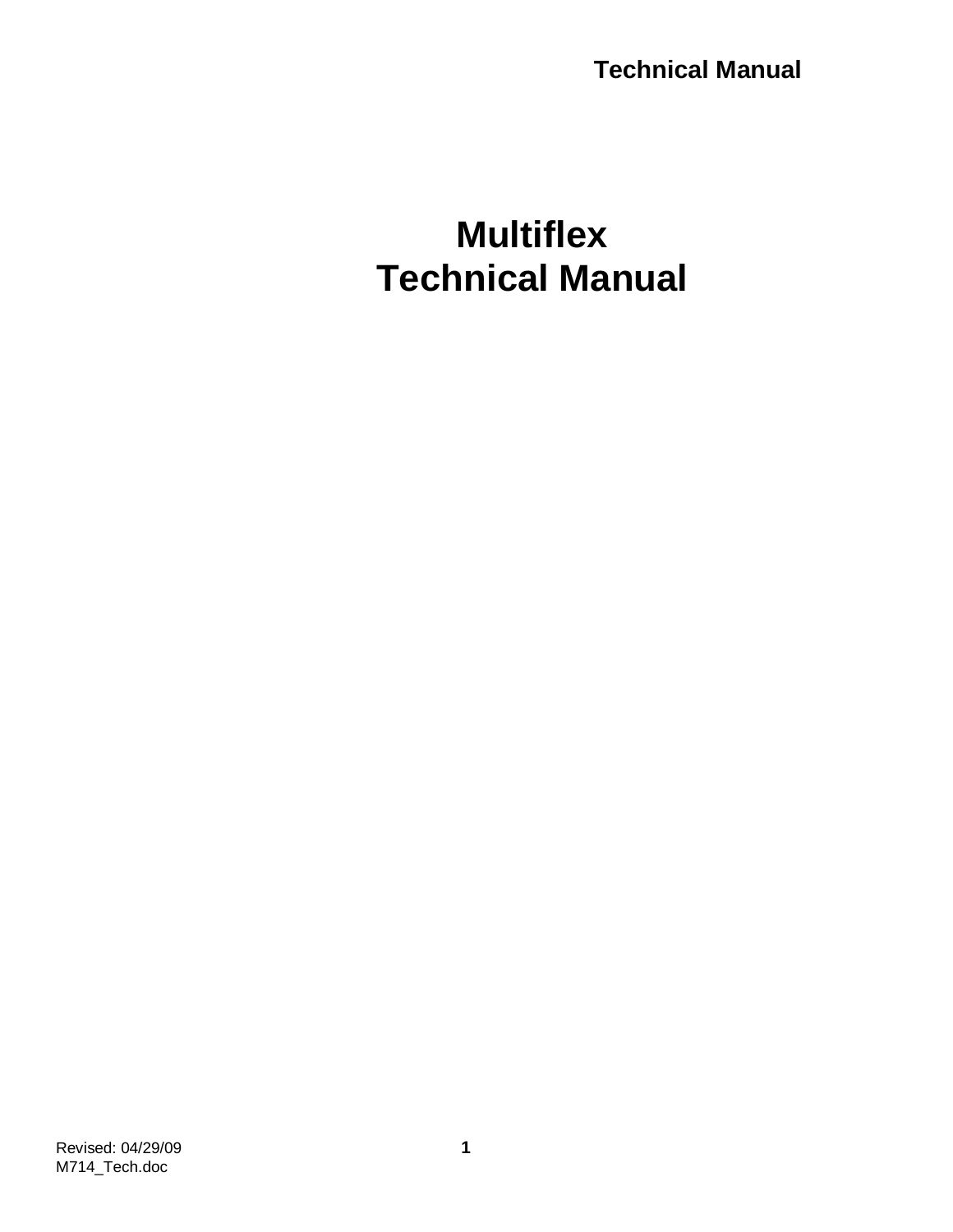## **Technical Manual Contents: M714\_Tech Manual**

## **Safety**

| 1. Installation-Commissioning<br>1.1 Cabling - Wiring<br><b>1.2 LAN Communications</b><br><b>1.3 Modem Communications</b><br>1.4 Water Meters - Flowswitches - Contact Sets                                                                                                                                                                                                                                                                                                  | 3.  |
|------------------------------------------------------------------------------------------------------------------------------------------------------------------------------------------------------------------------------------------------------------------------------------------------------------------------------------------------------------------------------------------------------------------------------------------------------------------------------|-----|
| 2. Control Configuration<br>2.1 Methods<br><b>2.2 Control Equations</b><br>2.3 Interlocks<br><b>2.4 Blocking Relays</b><br>2.5 Control Method<br><b>2.6 Special Controls</b><br>2.6.1 Bleed & Feed<br>2.6.2 Bleed then Feed<br>2.6.3 Percentage Time<br>2.6.4 Prebleed - Lockout<br>2.6.5 Captured Sample - Boiler Controls<br>2.6.6 Time Modulation<br>2.7.7 Timed Cycling<br>2.7.8 Holding Time<br><b>2.7 Timed Events</b><br>2.8 Variable Cycles<br>2.9 Feed Verification | 11. |
| 3. Sensors<br>3.1 Compensation<br><b>3.2 Calibration</b>                                                                                                                                                                                                                                                                                                                                                                                                                     | 25. |
| 4. System Configuration<br>4.1 Power/Relay and I/O Modules<br>4.2 Installing Sensor & 4-20mA Drivers<br>4.3 System Settings<br><b>4.4 Module Testpoints</b>                                                                                                                                                                                                                                                                                                                  | 28. |
| <b>Appendix</b><br>A. Resource Index                                                                                                                                                                                                                                                                                                                                                                                                                                         | 34. |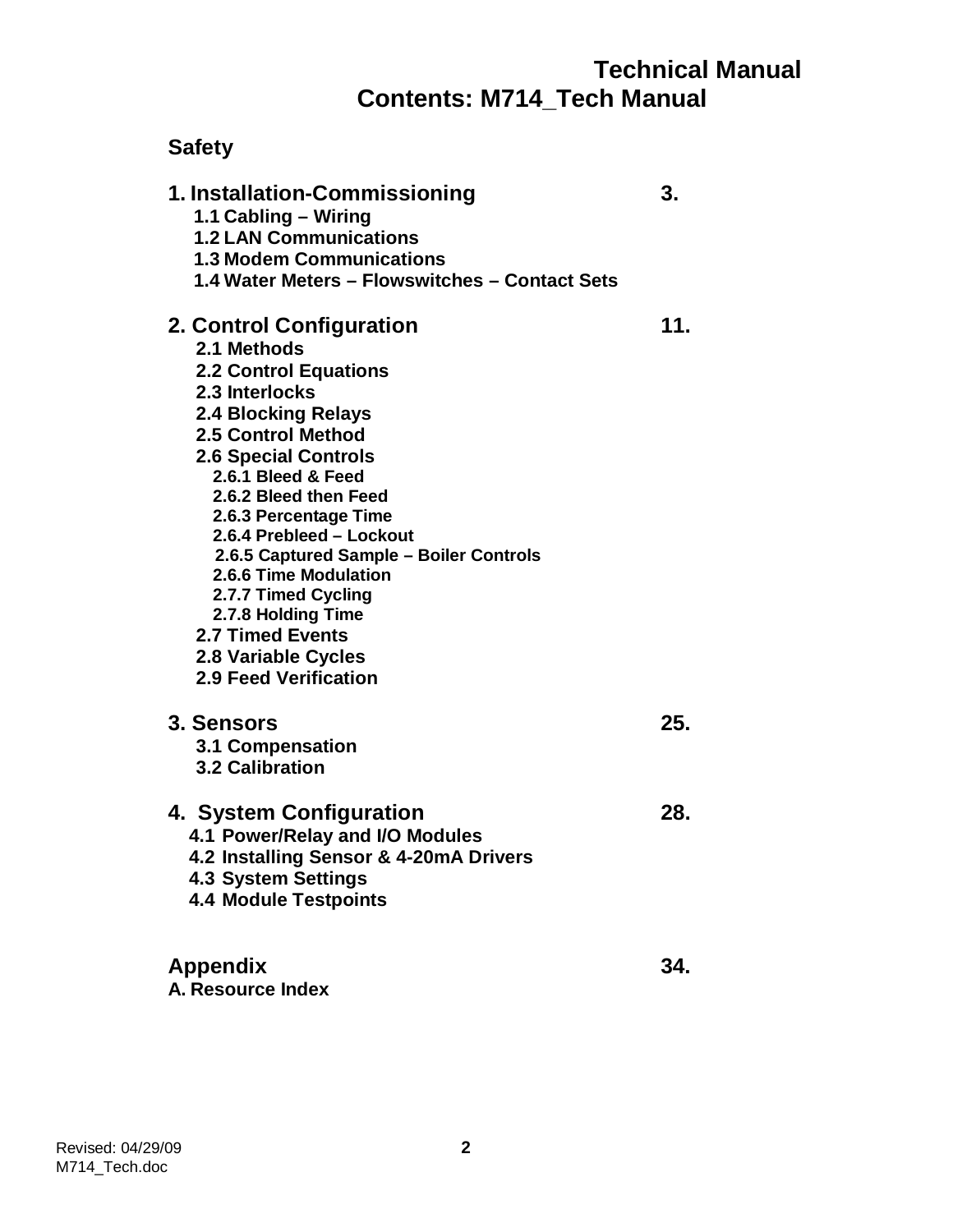## **Safety**

## **Electrical Shock Hazard**

Opening the controller enclosure with the controller plugged in, exposes the user to AC line voltages on the lower of the two controller circuit boards.



## **USER WARNING : CAUTION**

Water Treatment Controllers operate steam and water valves and may pump hazardous, corrosive and toxic chemicals. Opening the controller enclosure exposes user to the risk of electrical shock at power line voltages.

Understand fully the implications of the control setpoints, interlocks and alarms that you select. Harm to personnel and damage to equipment may result from misapplication.

Unplug or turn OFF the AC power to the controller if you have any concerns regarding safety or incorrect controller operation and notify supervisory staff.

## **INDIVIDUAL CONTROLLERS**

Controllers are supplied in many different configurations.

The **HELP** section in the M714\_User manual contains the information for terminating the sensors supplied with each controller.

The **HELP** section in the M714\_User manual depicts the installation plumbing header showing the sensor set supplied with each controller.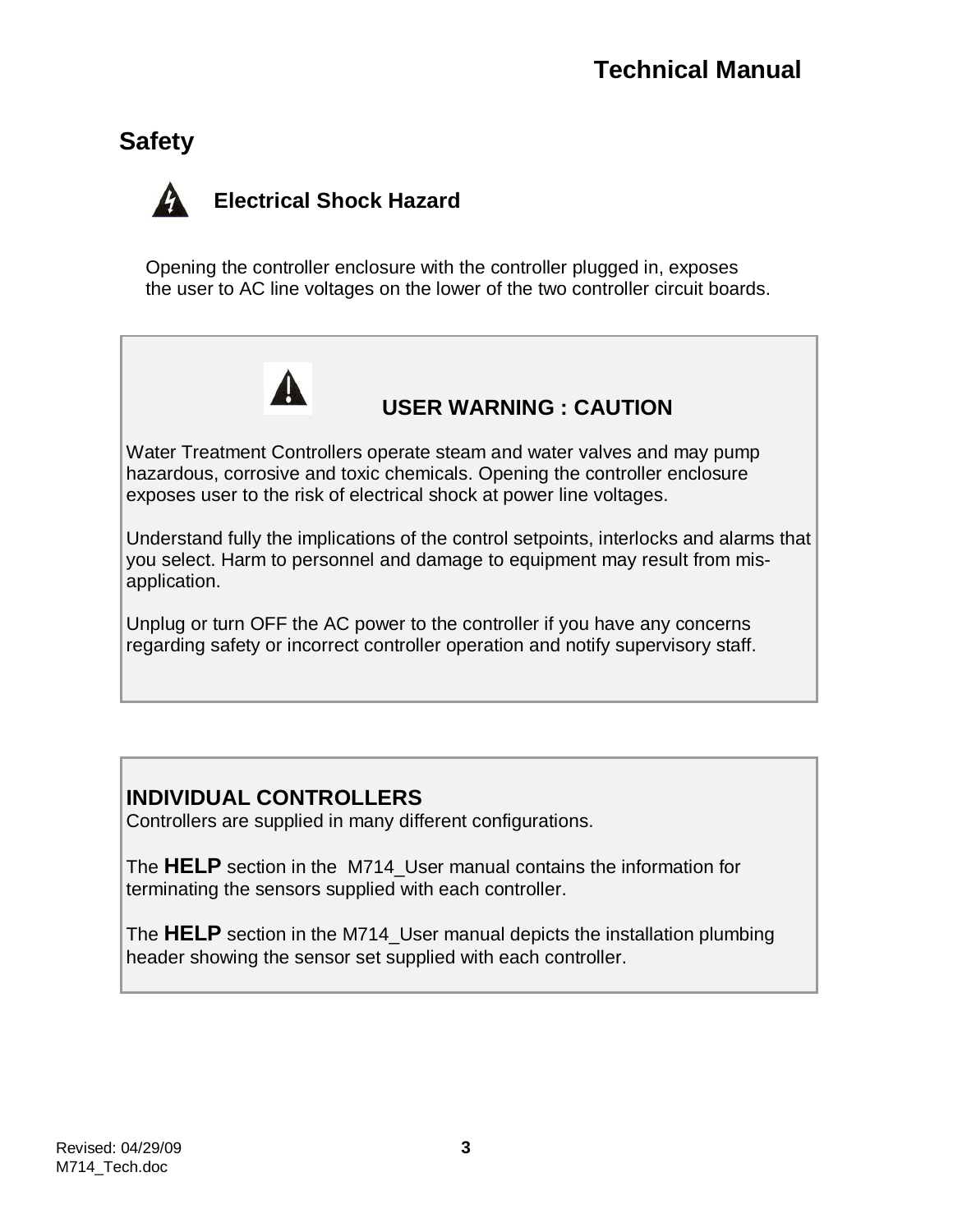## **1. Installation-Commissioning**

## **1.1 Cabling – Wiring**

Controllers consist two circuit boards, an upper sensor module and a lower power module. The top circuit board is either an **M7**, 7 Analog I/O & 6 digital Input or an **M14**, 14 Analog input & 12 digital input module. Both **M7** & **M14** include a LCD display and microcontroller module. The lower circuit board is either a **PR5**, 5 Power Relay or **PR10**, 10 Power Relay module. Both **PR5** & **PR10** include an alarm relay.



### **Controller Orientation**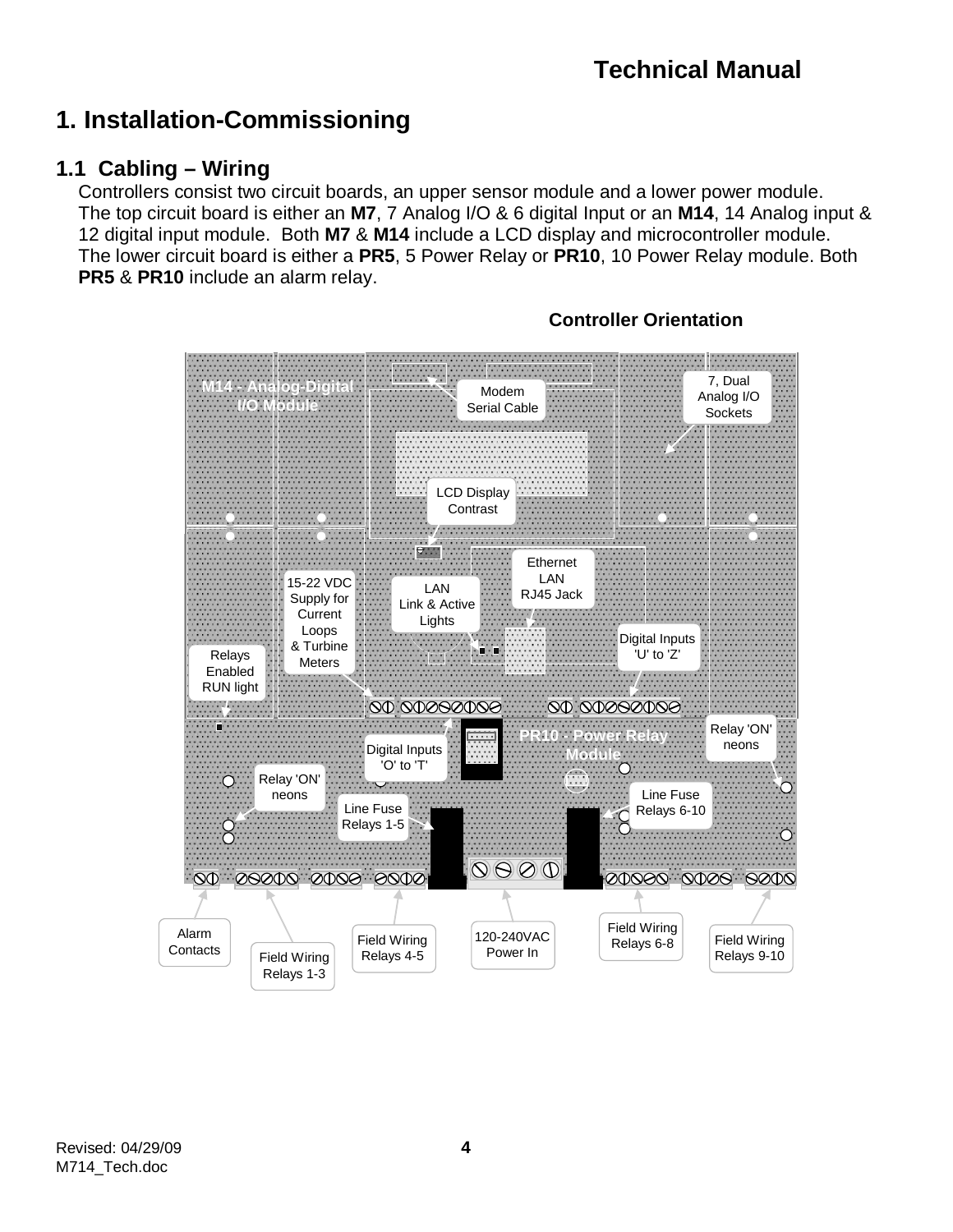#### **120 VAC Controllers – Plug Box(es)**

Controllers with pump controls are supplied one or more prewired120VAC plug boxes Wired as shown in the following graphic. Individual plugs are labeled with the pump type; Inhibitor, Acid Pump, Oxidant, Bleed etc.

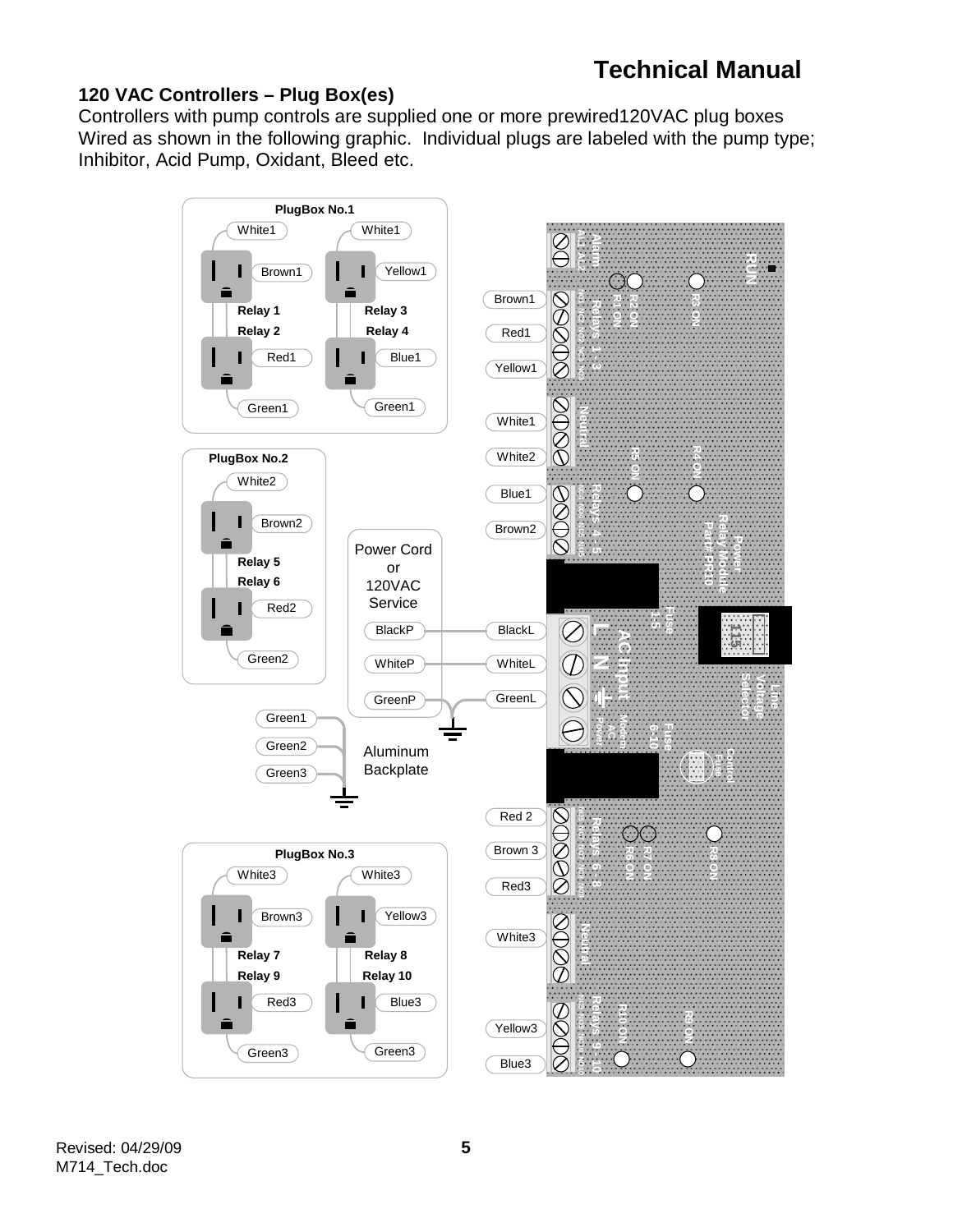#### **AC Power Wiring**

Connect AC power ground to the aluminum backplate grounding screws located center, bottom. Relay **Neutral** terminal blocks are commoned to the AC power input terminal **N**. When a relay is ON, the **NO** terminal is at AC input **L** voltage and the neon light is ON. When a relay is OFF, the **NC** terminal is at AC input **L** voltage and the **NO** terminal is disconnected.

#### **Analog Sensor Wiring**

Each analog sensor, Conductivity, pH, ORP, Corrosion Rate, is identified by a letter A..N. Assigning a fixed letter to each sensor, allows the user to modify the sensor name while maintaining the physical location of the sensor driver and field wiring terminals. The user manual HELP section includes wiring information specific to the controller part number.



#### **M14 Module Sensor Locations**

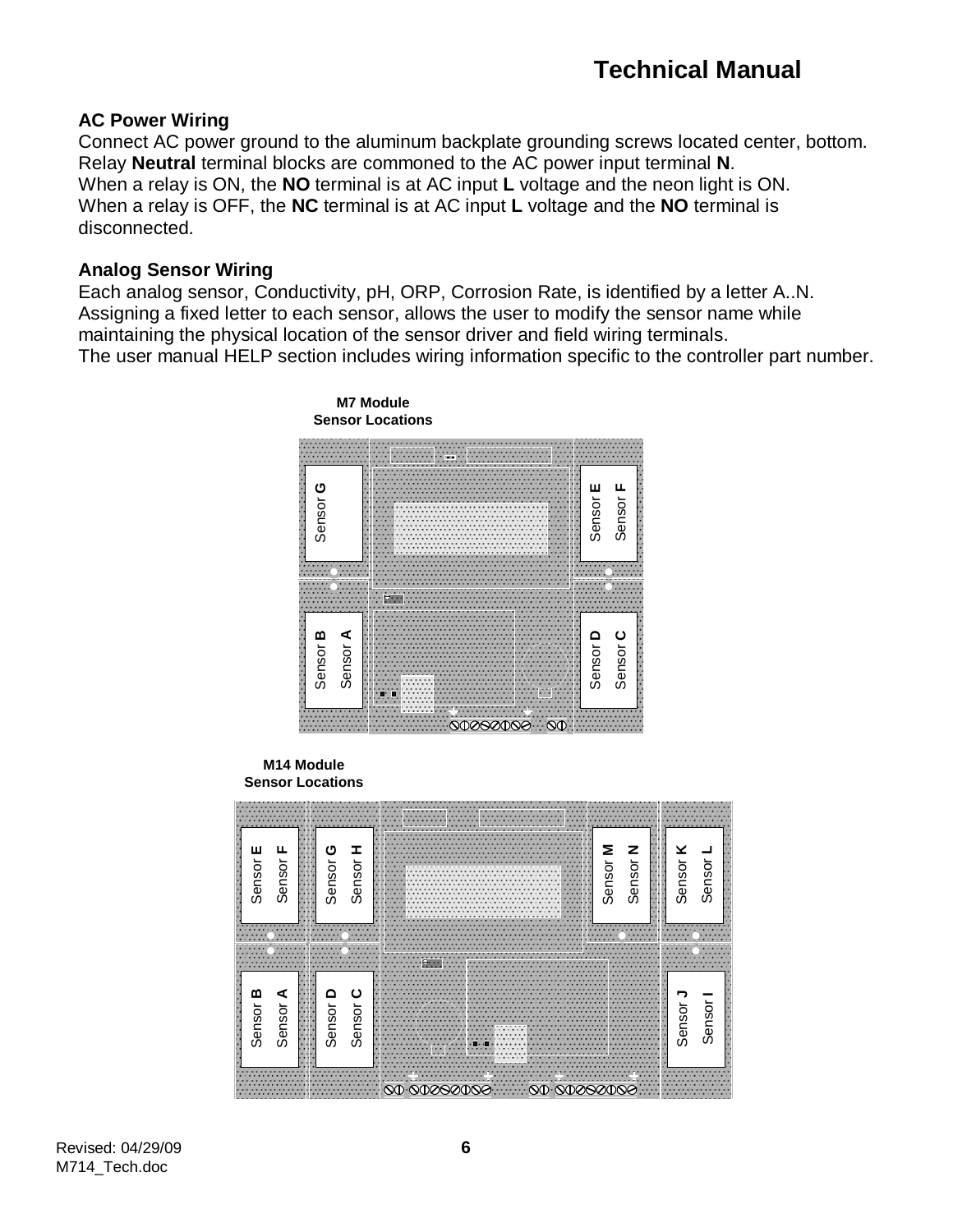#### **Analog Sensor Wiring**

| <b>Sensor Type</b>                    | <b>Driver</b><br><b>Type</b> | Sensor 1<br>wiring       | Sensor <sub>2</sub><br>Wiring |
|---------------------------------------|------------------------------|--------------------------|-------------------------------|
| <b>Conductivity &amp; Temperature</b> | <b>CT</b>                    | Red to S+                | No sensor 2                   |
|                                       |                              | Black to S-              |                               |
|                                       |                              | White to T+              |                               |
|                                       |                              | Green to T-              |                               |
| Boiler - Condensate                   | B                            | Black to S1              | Black to S2                   |
| Conductivity                          |                              | White to S1              | White to S2                   |
|                                       |                              | Not polarized            | Not polarized                 |
| PH, ORP                               | <b>OP</b>                    | Coax Center to 1+        | Coax Center to 2+             |
|                                       |                              | Shield to 1-             | Shield to 2-                  |
|                                       |                              | Solution ground          | Solution ground               |
|                                       |                              | to                       | to                            |
| <b>Corrosion Rate</b>                 | <b>CR</b>                    | Red to S1                | Red to S2                     |
|                                       |                              | Black to S1              | Black to S2                   |
|                                       |                              | Not polarized            | Not polarized                 |
| 4-20mA inputs                         | CI                           | $Loop + to 1+$           | $Loop + to 2+$                |
|                                       |                              | Loop – to $\overline{=}$ | $Loop - to$                   |
| 4-20mA outputs                        | IO                           | $+$ Out to 1+            | $+$ Out to 2+                 |
|                                       |                              | - Out to $1-$            | $-$ Out to 2-                 |
| Auto polarity correction              |                              |                          |                               |

#### **Wiring Rules**

Analog sensors, contact sets, water meters and flowswitches may be cabled in a common conduit without causing operational problems.

Do not mix AC Line, 120VAC & 240VAC wiring with any sensor or communications cable in a common conduit.

Grounded, metallic conduit is preferred in areas where variable frequency drives operate.

Sensor cables, with the exception of pH sensors, may be extended in paired AWG22, 0.25mm<sup>2</sup> cable. Ensure that cabling splices are accessible in conduit fittings or junction boxes. Verify that the shields on contact head water meters are also spliced when meter cables are extended.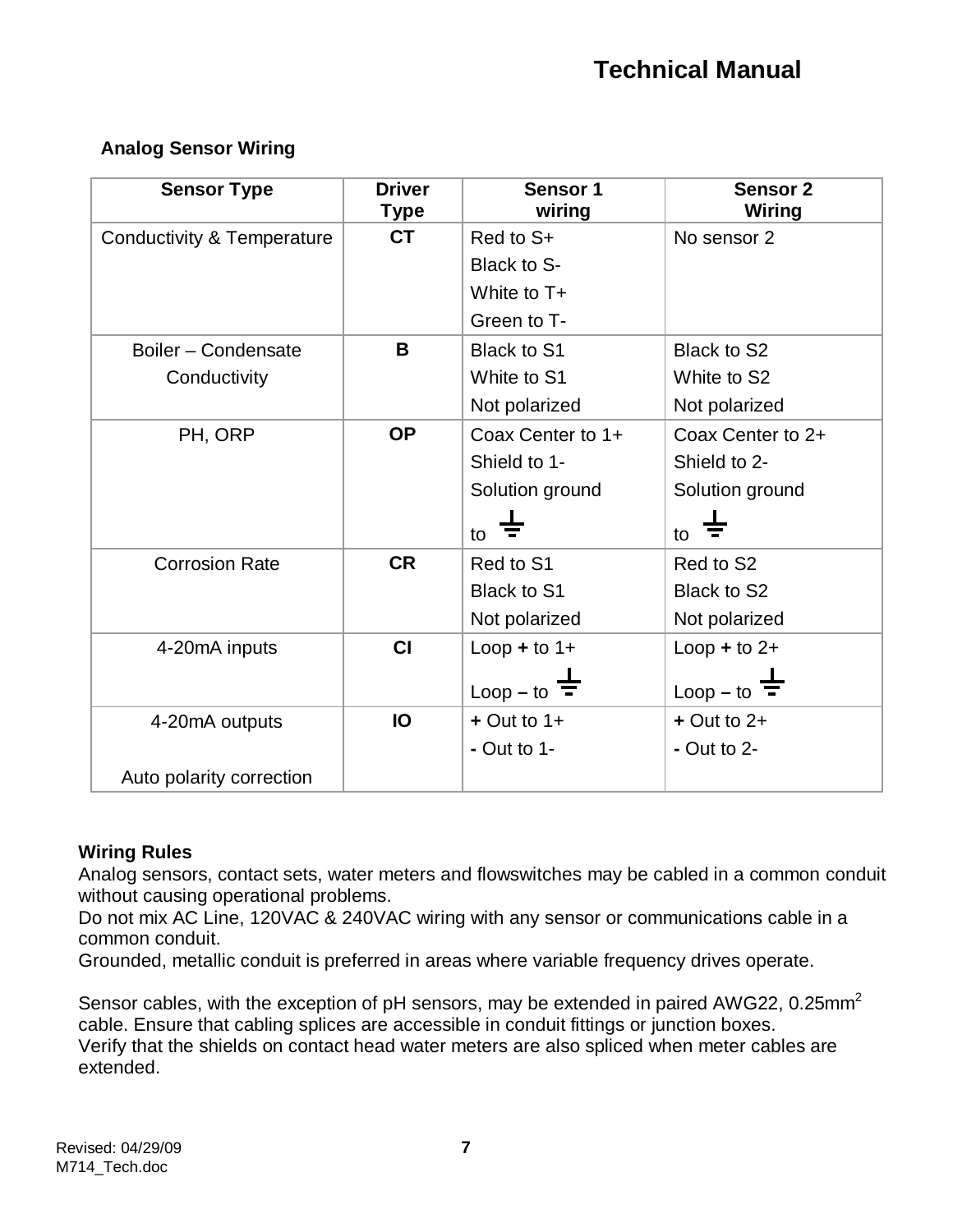## **1.2 LAN Communications**

**Stand-Alone Controller, not** connected to site LAN Controllers not connected to a **Controller Notebook or PC** network may be browsed using a crossover cable and a notebook's or local PC's browser  $\overline{00000}$ Refer to Application note **RJ45** AN\_T004 for detail on notebook **Crossover Cable** browser set-up. 10/100 TCP/IP RJ45 network Ethernet NIC connector located top center of M7 or M14 module

Controllers use a static IP address to communicate using TCP/IP 10 base T. Site IT provides LAN IP addresses and they may also wish to modify the ports used for HTML (default 80) and Telnet (default 23) . They may also require the controller MAC. Key ENTER @ System and DOWN to 'LAN Setup' to view & modify IP, Netmask & Gateway. MAC, HTML & Telnet ports are view only. Ports can be modified using a browser connection.



**CAUTION:** Exercise caution in making the controller Internet accessible. At a minimum, modify the factory default passwords for Admin and Users 1-7, before making a controller Internet accessible.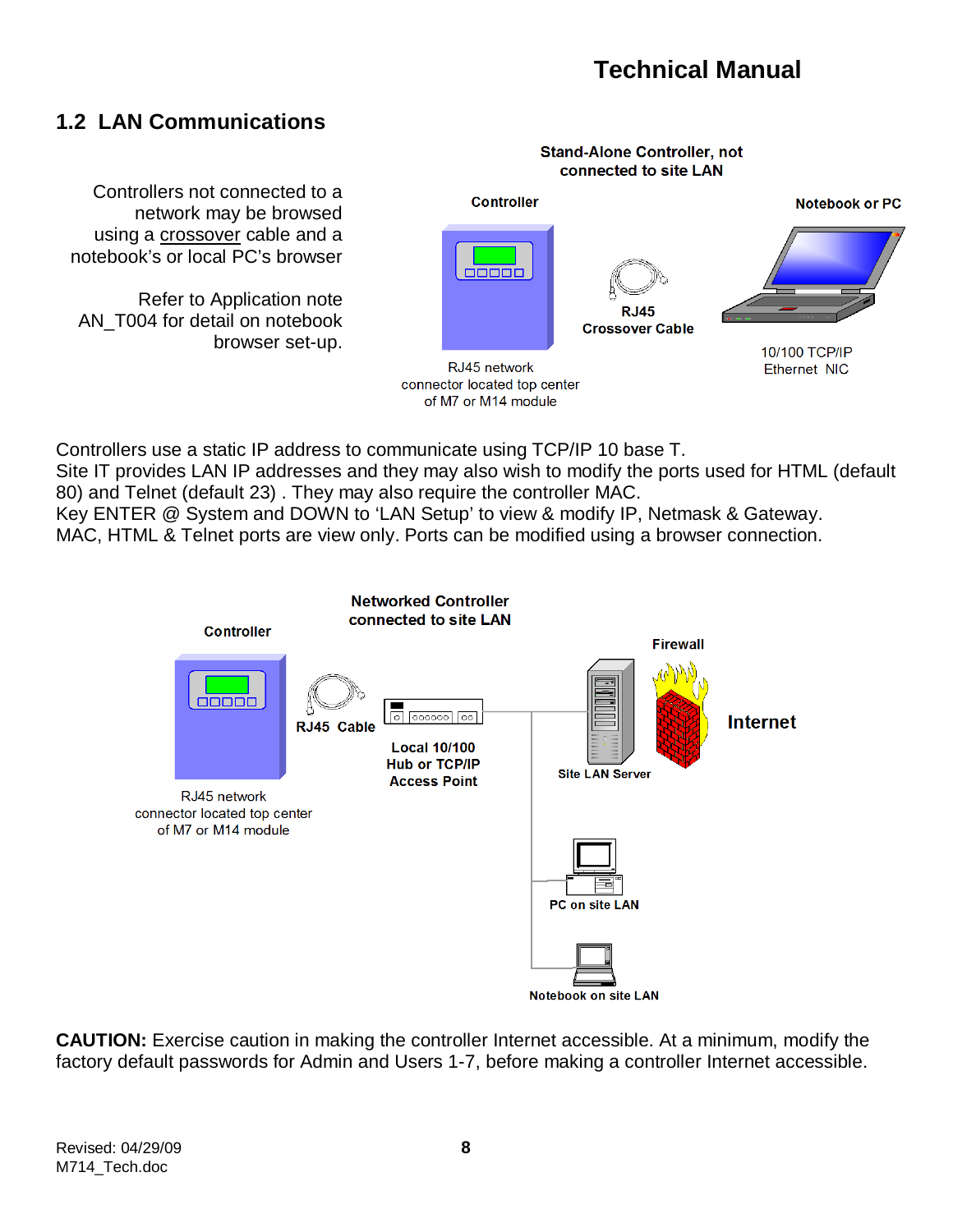## **1.3 Modem Communications**

#### **1.3.1 Installation**

Terminate the site telephone service in an RJ11 jack and plug it into the LINE modem jack.

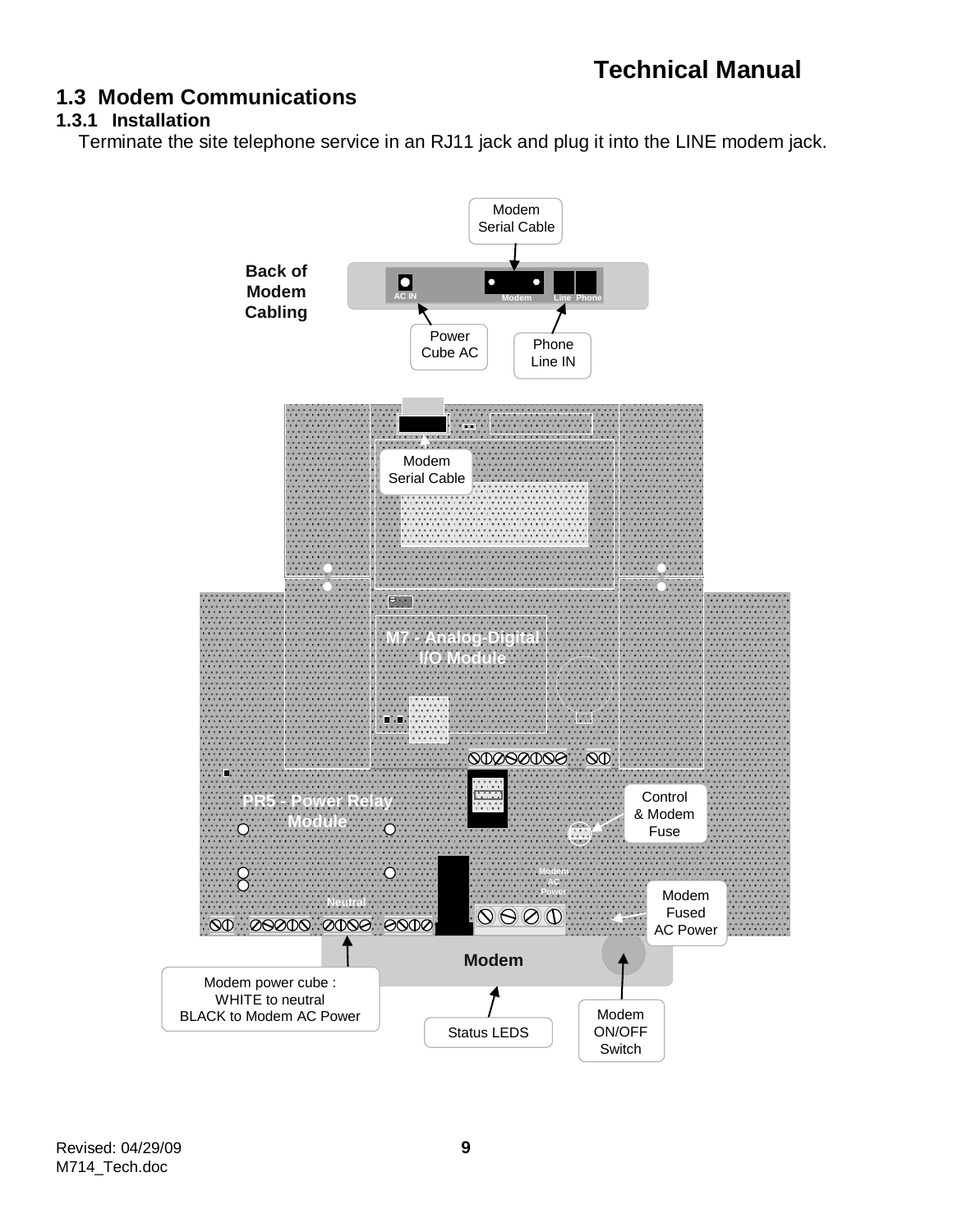#### **1.3.2 Modem Test**

#### **Controller Power Up:**

Modem Status LEDs: ON red **MR,HS,TR,AA** & green **PWR** OFF red **CD,OH,SD,RD** Press modem power switch if no status LEDs ON

Browser: Select Communicate/Diagnostic; displays **OK**, verifying modem power ON & controllerto-modem serial connection operational.

#### **Dialing in to a Controller Modem**

Dial in to a controller requires an application like Trackster, which will make the telephone connection and then switch to Telnet for controller command and control. If you manually dial a controller, it will pick up, time out and hang up because it cannot establish a modem-to-modem connection.

#### **Browser Dial-Out Test Sequence**

- 1. Select Communicate/Modem Setup and verify that a phone number exists in one of the four dial out slots. If no phone numbers exist, select Modify No.1, add Phone# & Submit. If you wish to test Page out, check Pager before Submit. Entering your cell phone# and selecting Pager is a simple test that verifies the site telephone service.
- 2. If you selected Pager, you now have the option to change the pager message (max 4 numbers) and modify the Pager Delay (max 250 seconds). Pager delay in seconds occurs after the number has been dialed and before the pager message is sent.
- 3. Start the modem test by selecting Communicate/Diagnostic & set Force Dial-Out to YES, select one of the four phone numbers then submit.
- 4. Key Refresh frequently if you wish to follow the test sequence. If for example you do not have a phone line connected to the modem & Pager has been selected, you'll view 'Testing', 'Pager Dial-out' and 'NO DIALTONE' in sequence.
- 5. If Pager is selected, the controller modem will dial the target phone#, wait the pager delay, send the pager message & hang-up.
- 6. If Pager is not selected, the controller modem dials out, expecting to connect to another modem at 19200. After connecting, the controller will send Controller Serial#, System Name, Location Name, Date, Time, Active Alarms one per line and then hang-up.
- 7. Each alarm line is comprised of an I/O Letter or Number, Name, Alarm type, Date, Time alarm tripped. Note that I/O points with 'dial-out on alarm' checked will dial-out every 60 minutes until cleared.
- 8. Delays of several minutes occur between sequential modem tests to allow for recovery from fault conditions; no carrier, loss of carrier detect…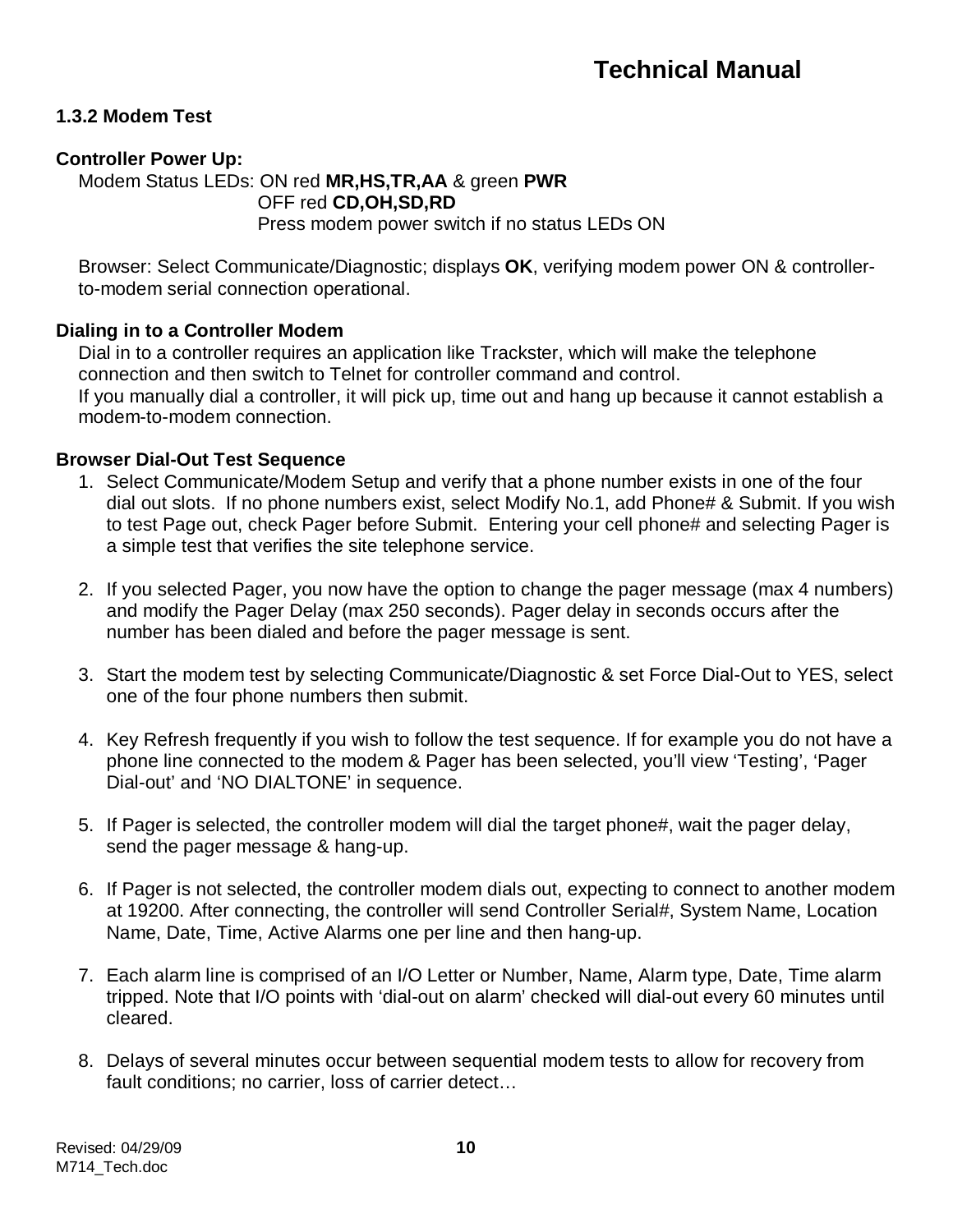## **1.4 Water Meters – Flowswitches – Contact Sets**

Water meters, flowswitches and contact sets are connected between input terminal 'O' through 'Z' and a ground terminal. 5VDC limited by 10K puts 1/2mA through a closed contact set.

Hall effect Turbines and Paddlewheel water meters are powered by the 15-22VDC controller supply, thermally fused at 100mA.



Connect cabling shields at the controller ends of the cable only, to any ground terminal either on the M7 or M14 module or on the aluminum backplate, bottom, center

Revised: 04/29/09 **11** M714\_Tech.doc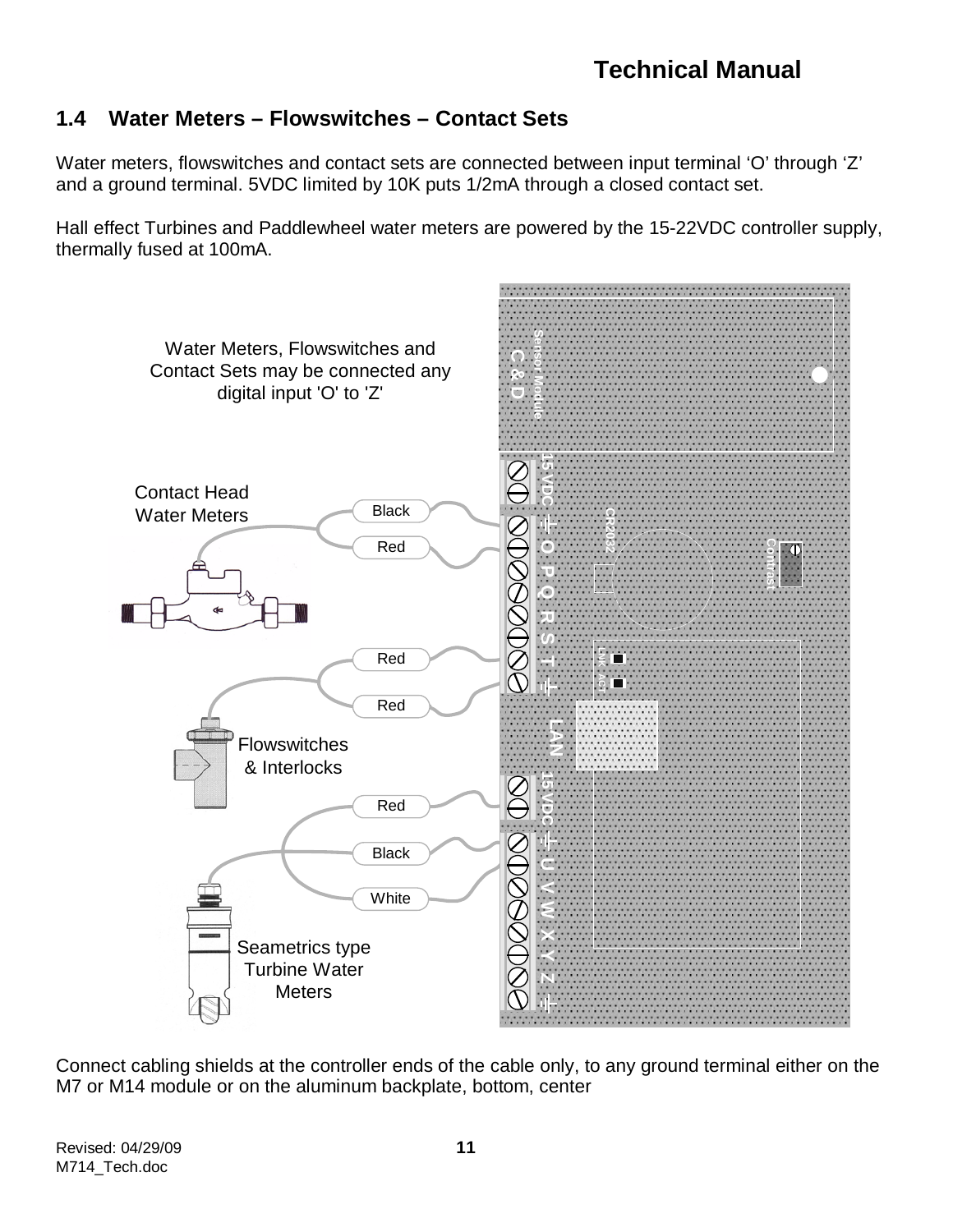## **2. Control Configuration**

## **2.1 Methods**

#### **2.1.1 ON/OFF: RELAYS**

Relay Outputs 1..10 without a control equation are OFF unless turned ON by a timed event, priming, bleed and feed, bleed then feed, percentage time or pre-bleed.

#### **Sensor Control:**

ON-OFF setpoint control by sensors A..N. Control equations combine up to four sensor A..N. Modified by 2.5 Control Method.

#### **Volume Control:**

Measure setpoint Volume then turn ON for setpoint Seconds. Measure setpoint Volume 'O' then turn ON for setpoint Volume 'P' Control equations combine up to four meters O..Z.

#### **Status Control:**

Turn ON setpoint seconds after contact set closes

#### **Timed Controls:**

Biocide Timing turn ON for user set period at user set Day & Time Prebleed and Lockout on each Biocide timed event. Bleed & Feed and Bleed then Feed based on bleed ON time. Percentage ON time in every 5 minutes. Detailed in 2.6 Special Controls.

#### **2.1.2 PROPORTIONAL: 4-20 mA OUTPUTS**

4-20mA Outputs C1..C8 without a control equation, in AUTO mode, are 4mA.

#### **Sensor Control:**

Analog sensor A..N, using the sensor value to control current level.

#### **Relay Control:**

Relay 1..10 using the value of the relay control equation to control current level.

#### **Auto / Manual:**

Switch between user set Manual % output and automatic control by Sensor or Relay value.

#### **2.1.3 USEABLE, NON-EXISTANT I/O**

Analog and Digital inputs and Relays that do not physically exist can be used for logging and control or as placeholders for blocking or as 4-20mA controls. Examples:

Input 'M' in an M7 controller is used to log the results of a manual inhibitor ppm test.

Relay 8 in a PR5 controller is controlled by a 'C'-'D' temperature difference and the difference is used to control a 4-20mA output.

Water 'V' in an M7 controller is used to log the volume measured as GPM on analog input 'E'. Input 'E' compensation is set to Rate-to-Volume', targeting input 'V'. The resulting volume on 'V' is used to control relay 1 Inhibitor pump feed.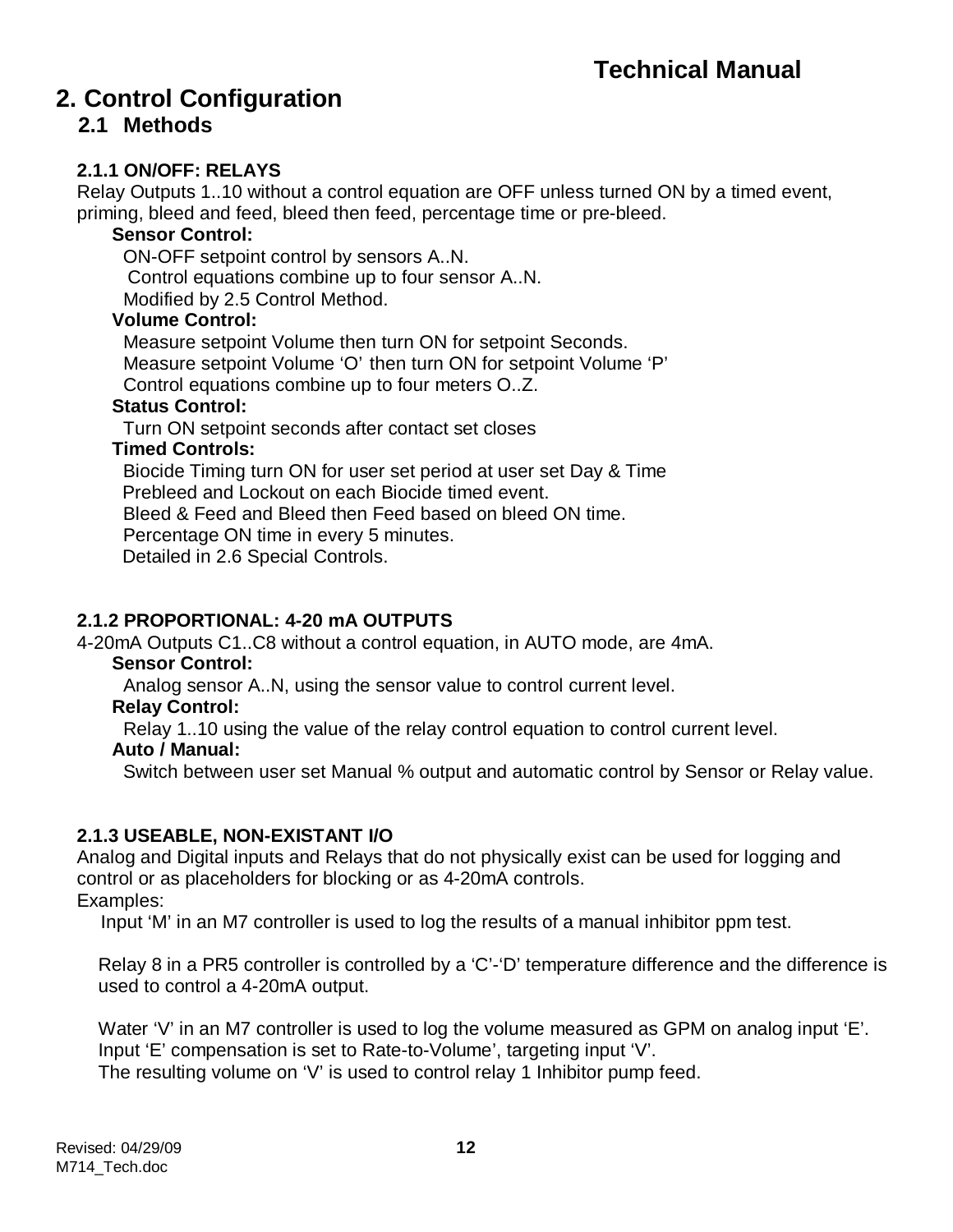### **2.2 Control Equations**

There are three types of sensors used for control, Analog Sensors A..N, Watermeters O..Z and Contact Sets O..Z. Sensor types cannot be combined in a Control Equation.

The first Input letter of the Control Equation is used to provide the Output units and resolution, grouping within the Browser view and LCD Display sequencing.

The controller blocks illegal control equations. Control equations are verified on power up and Load from Flash. Illegal control equations are removed. Sensors used in control equations cannot be disabled.

#### **Analog Sensors A..N:**

Operators: **+** Sum, **-** Difference, / Division, **\***Multiply Control Equation limited to four Inputs and three Operators. The first letter of a control equation must be a letter A..N. All sensors used in a control equation must be enabled. The relay ON/OFF state on setpoints is controlled by 2.5 Control Method

Examples: E/F A+B/C\*D G-N

#### **Watermeter Sensors O..Z:**

Operators: **+** Sum, **-** Difference, **:** Sequence Sum & Difference control equations limited to four meters. The first letter of a control equation must be a letter, water meter O..Z. All water meters used in a control equation must be enabled.

Volume – ON Time Example:

Measure Water Meter Volume 200. Then Turn ON for 15 seconds. Turn ON times accumulate & are displayed as Time Owed

Sequence Example:

O:P, measures a volume on O and the turns ON until the turn OFF volume is measured on P.

Sequence can be used for Water Meter Cycle Control and for volumetric chemical feeds: Measure 100 Gallons, Feed 10mL.

#### **Contact Sets O..Z:**

Limited to one letter O..Z Turn ON setpoint seconds after the contact set closes. Turn OFF setpoint ignored.

#### Example:

Control equation  $= T$ . Turn ON setpoint  $= 30$ . Relay turns ON 30 seconds after contact set 'T' displays 'ON' and stays ON until contact set T displays 'OFF'.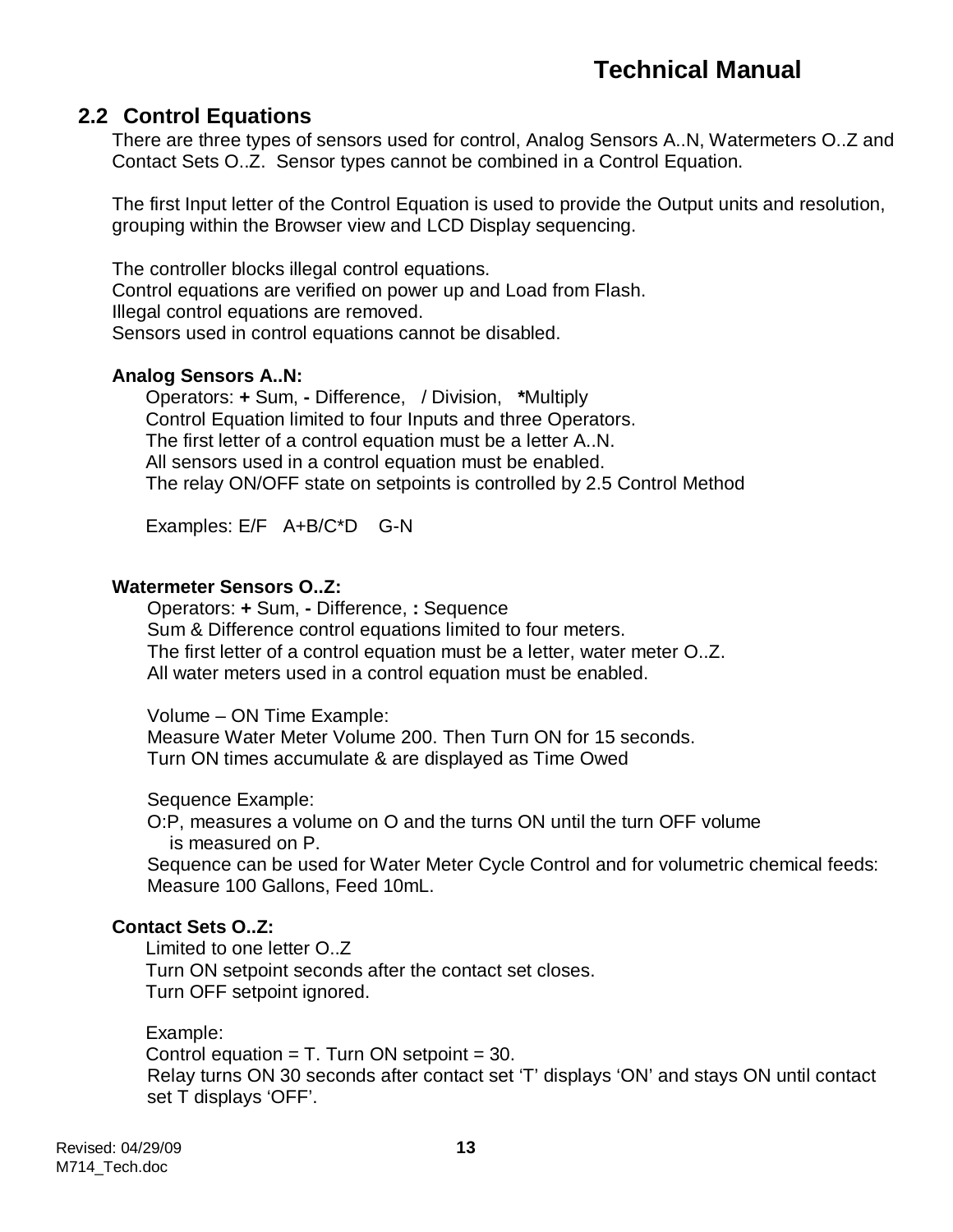#### **4-20 mA Output Controls:**

Control equation may be one of an analog sensor A..N OR

A Relay number 1..10. If a Relay number is used then the current value of the relay control equation is used to control the current level.

Current Output in  $mA = 4mA + 16mA \times (Sensor Value - 4mA Value) / (Span)$ 

Example:

Current Output C2 is controlled by pH sensor connected to input 'E'. Tower pH  $E' = 7.91$  pH C1 is set to AUTO with  $4mA = 5 pH$  and  $20mA = 10$ . C1 output current is  $13.3 \text{mA}$  [  $4 \text{mA}$  +  $16 \text{mA}$  x (  $7.91 - 5$  ) / ( $10 - 5$  )]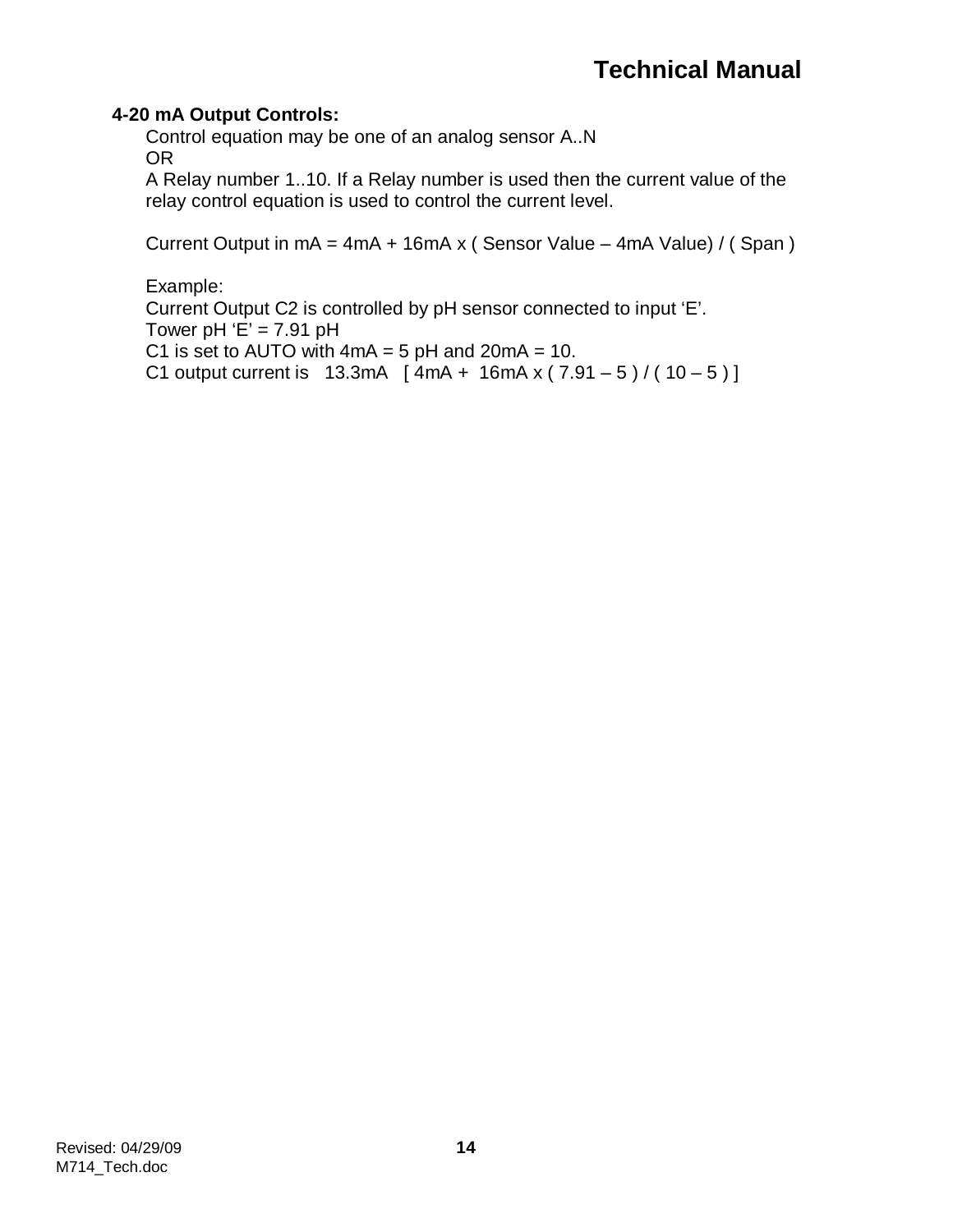### **2.3 Interlocks**

When an Interlock contact set OPENS, the interlocked relay turns OFF When an Interlock contact set OPENS, the interlocked 4-20mA output is 4mA

An open interlock contact set displays OFF. A closed interlock contact set displays ON. Interlocks may be used with all three types of controls; analog sensors A..N, water meters O..Z and contact sets O..Z.

Note: 4-20mA outputs are limited to a single interlock O..Z, ANDing & Oring interlocks does not apply to 4-20mA outputs. Contact sets used in Interlocks cannot be disabled.

Example: Relay 2 controls a bleed solenoid. It's interlocked with contact set T. Contact set 'T' would typically be a flowswitch. When contact set 'T' opens & displays OFF, Relay 2 will turn OFF or will not turn ON. The state on Relay 2 will be 'Interlocked T' when T is OFF.

#### **'OR'ing contact sets:**

If any one of the OR'ed contact sets is ON, the relay can turn ON.

Up to four contact sets may be 'OR'ed

The forward slash, '/' separates 'OR'ed contact sets

Example: Boiler Steam Line Treatment pump is interlocked with contact sets T/X/Y

The pump can operate whenever any one of T, X or Y is ON.

Typically T, X & Y are ON whenever boilers 1,2 or 3 are ON.

#### **'AND'ing contact sets:**

All of the AND'ed contact sets must be ON, before the relay can turn ON.

Up to four contact sets may be 'AND'ed

The plus sign, '+' separates 'AND'ed contact sets

Example: A pH control operates when both Y+Z contact sets are ON

Where Y & Z are ON when both the transfer pump and the tank full contact sets are closed.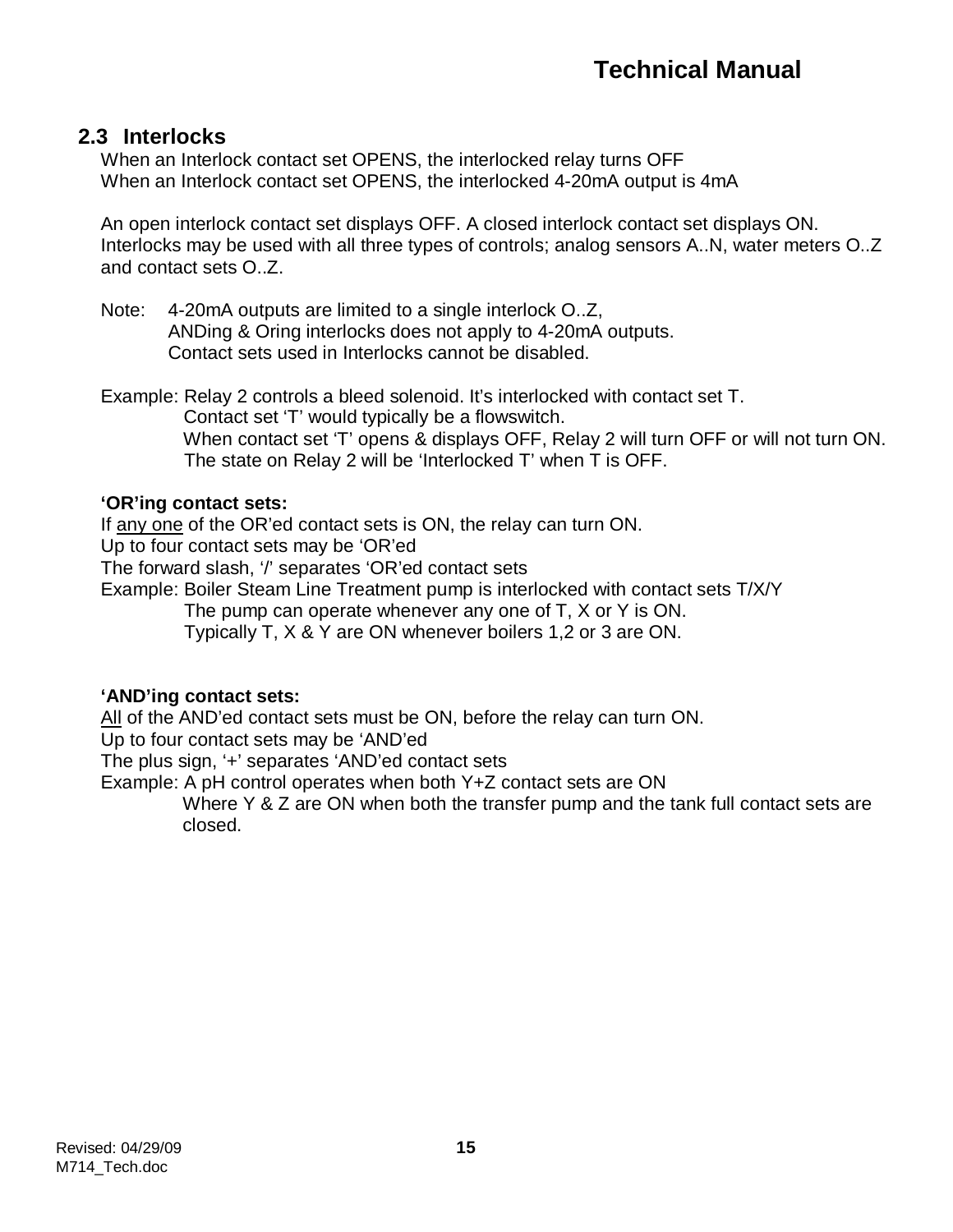### **2.4 Blocking Relays**

When a blocking relay turns ON; it turns OFF, blocks, the relay with that relay number in it's blocking field.

Example: Relay 1 feeds an inhibitor and has Relay 3 set in its Blocking field. Relay 3 feed oxidant and has 'none' set in its Blocking field. Whenever Relay 3 turns ON, Relay 1 turns OFF.

#### **More than one blocking relay:**

Up to four blocking relays may be set in any relay's blocking field as 2+4+8+9 where 2,4,8 & 9 are enabled relays.

The '+' sign separates more than one blocking relay

The controller prevents a relay from blocking itself.

### **2.5 Control Method**

Sets the deadband response of an ON/OFF relay control Applies only to relays controlled by sensors A..N

| <b>Method</b>            | <b>Function</b>                          | <b>Examples</b>          |
|--------------------------|------------------------------------------|--------------------------|
| <b>Rising Setpoint</b>   | ON: Sensor > Turn ON Setpoint            | <b>Tower Bleed</b>       |
|                          | OFF: Sensor < Turn OFF Setpoint          | <b>Boiler Blowdown</b>   |
|                          |                                          | <b>Condensate Bypass</b> |
|                          |                                          | <b>Acid Feed</b>         |
| <b>Falling Setpoint</b>  | ON: Sensor < Turn ON Setpoint            | <b>Oxidant Feed</b>      |
|                          | OFF: Sensor > Turn OFF Setpoint          | <b>Caustic Feed</b>      |
| <b>Between Setpoints</b> | <b>ON: Sensor &lt; Turn ON Setpoint</b>  | <b>Blocking Controls</b> |
|                          | & Sensor > Turn OFF Setpoint             | <b>Level Controls</b>    |
|                          | OFF: Sensor > Turn ON Setpoint           |                          |
|                          | Sensor < Turn OFF Setpoint               |                          |
| <b>Event Rising</b>      | <b>Rising Setpoint</b>                   | Acid wash – flush        |
|                          | Operates only during Timed Events        | Cleaning controls        |
| <b>Event Falling</b>     | <b>Falling Setpoint</b>                  | Oxidant slug feeds       |
|                          | <b>Operates only during Timed Events</b> |                          |
| <b>Event Between</b>     | <b>Between Setpoints</b>                 | Blocking – sequencing    |
|                          | Operates only during Timed Events        | controls                 |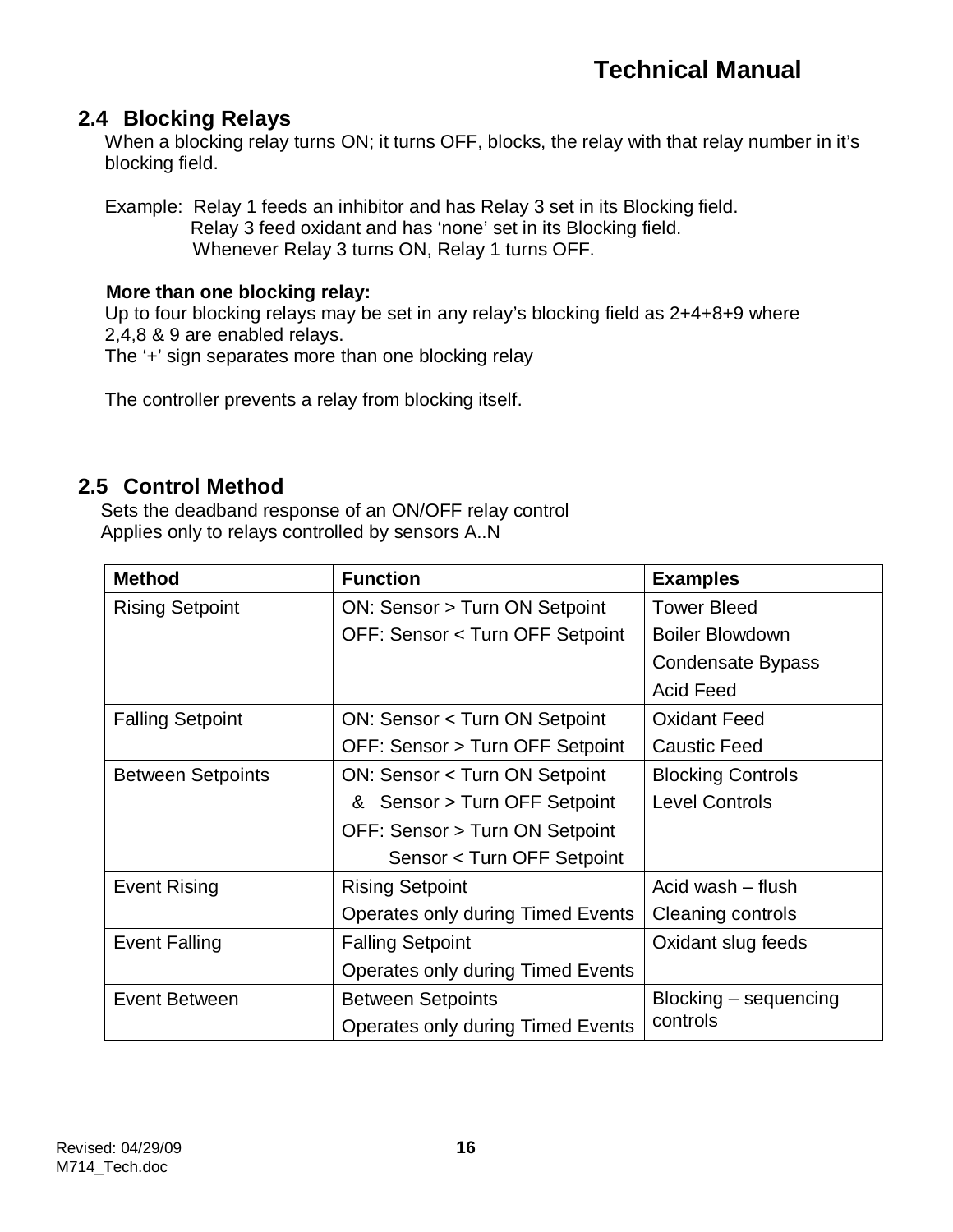## **2.6 Special Controls**

### **2.6.1 Bleed & Feed**

|            | Application: Pumps cooling tower inhibitor proportional to tower load.<br>The longer the bleed solenoid is ON the more inhibitor is pumped.                                                                                                                                                                                                                                                                                                                                                                                                                                                                                                |
|------------|--------------------------------------------------------------------------------------------------------------------------------------------------------------------------------------------------------------------------------------------------------------------------------------------------------------------------------------------------------------------------------------------------------------------------------------------------------------------------------------------------------------------------------------------------------------------------------------------------------------------------------------------|
| Setup:     | User selects Inhibitor Pump relay & selects Bleed & Feed Special Control<br>User sets bleed solenoid relay number.<br>User sets % of bleed time 1-100%                                                                                                                                                                                                                                                                                                                                                                                                                                                                                     |
| Operation: | Inhibitor Pump turns ON when Bleed Solenoid Relay turns ON.<br>Turns OFF when % ON time is exceeded in every 300 seconds.<br>If % of Bleed $=$ 40%, Inhibitor Pump would be ON for 120 seconds<br>in every 300 seconds of Bleed ON time.                                                                                                                                                                                                                                                                                                                                                                                                   |
| Notes:     | Bleed & Feed use is limited to sites where the bleed OR the inhibitor pump is<br>undersized and there not enough time between bleed periods to pump inhibitor.<br>Bleed then Feed is the preferred inhibitor feed method for sites, which do not<br>have a make-up water meter.<br>Sites which have wide variation in make-up conductivity typically will have<br>problems maintaining the target inhibitor level using Bleed & Feed.<br>Poor location of feed point and bleed take-off may result in inhibitor being<br>pumped down the drain.<br>Bleed setpoint dead band should be set to 1% for short bleed and short feed<br>periods. |

### **2.6.2 Bleed then Feed**

| Application: Pumps cooling tower inhibitor proportional to tower load after the bleed solenoid |
|------------------------------------------------------------------------------------------------|
| turns OFF.                                                                                     |

The longer the bleed solenoid is ON the more inhibitor is pumped.

| Setup:     | User selects Inhibitor Pump relay & selects Bleed then Feed Special Control<br>User sets bleed solenoid relay number.<br>User sets % of bleed time 1-100%                             |
|------------|---------------------------------------------------------------------------------------------------------------------------------------------------------------------------------------|
| Operation: | Inhibitor Pump turns ON after Bleed Solenoid Relay turns OFF.                                                                                                                         |
|            | Turns OFF when % of Bleed ON time is exceeded.<br>If % of Bleed = 60% and Bleed was ON for 8.6 minutes, the Inhibitor Pump<br>would pump for 310 seconds (0.6 x 8.6 x 60 sec/minute). |
| Notes:     | Bleed then Feed is the preferred inhibitor feed method for sites that do not have<br>a make-up water meter.                                                                           |
|            | Do not use Bleed then Feed at sites where the bleed or inhibitor feed pump is<br>undersized. There will not be enough time between bleed periods to feed<br>inhibitor.                |
|            | Sites which have wide variation in make-up conductivity typically will have<br>problems maintaining the target inhibitor level using Bleed then Feed.                                 |
|            | Bleed setpoint dead band should be set to 1% for short bleed then feed<br>periods.                                                                                                    |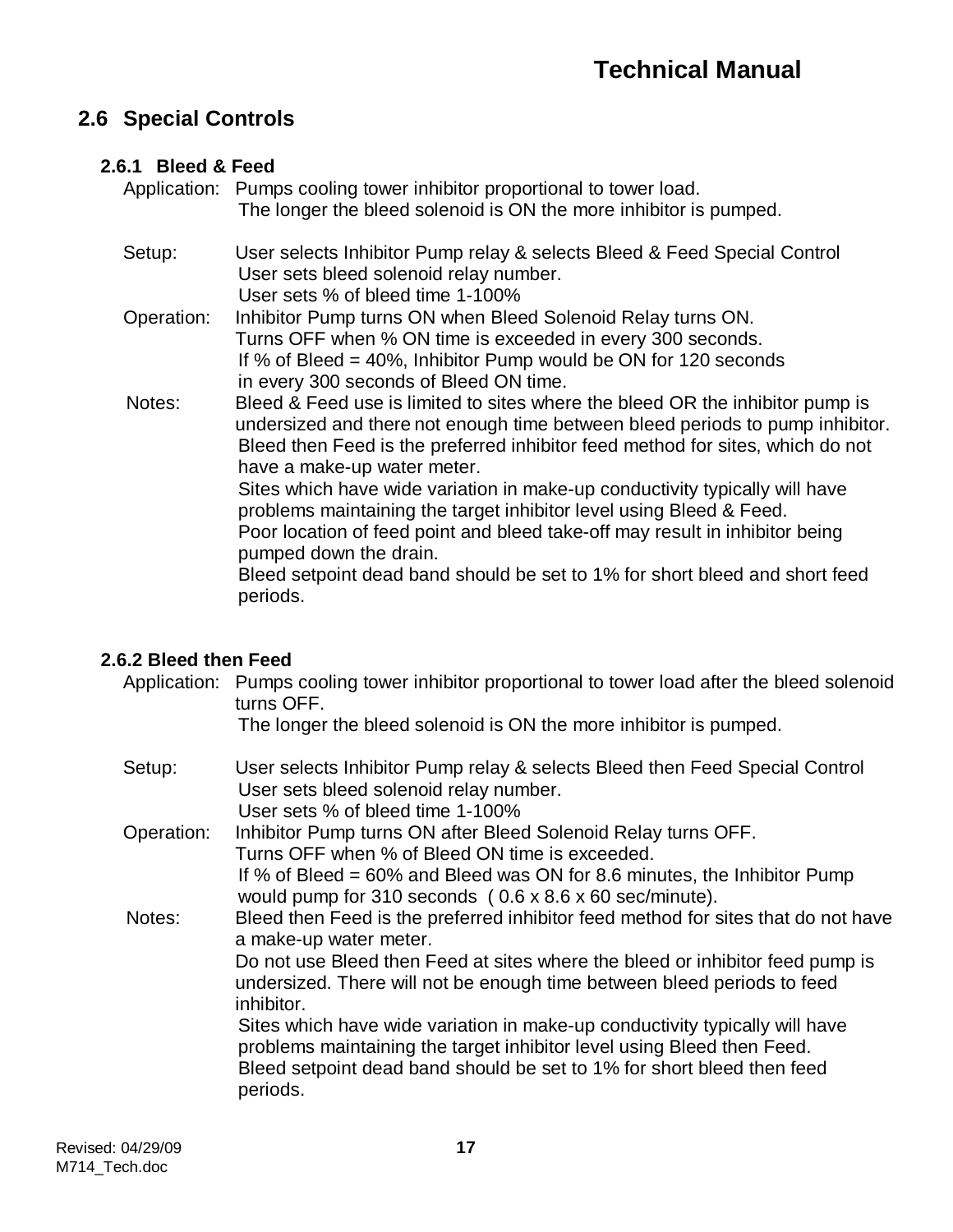#### **2.6.3 Percentage Time**

- Application: Base feeds chemicals by cycling a relay ON/OFF every 5 minutes. Reliable method of control for static systems or where users manually adjust feed rates in response to on-site testing or process changes. **NOTE:** Particularly useful where a contact set or flowswitch opens when the system is offline. % Time controls do NOT accumulate time when the interlock is OFF.
- Setup: User selects relay & selects the Percentage Time Special Control User sets % of ON Time 1-100%
- Operation: Every 5 minutes, 300 seconds, the relay will turn ON for the user set %. If % ON time = 24%, relay would be ON for 72 seconds in every 300 seconds. If the interlocking contact set opens, the relay will turn OFF and % Time is suspended in it's current state, resuming when the contact set closes.
- Notes: Commonly used method to feed boiler chemicals where a contact set closes when the boiler is on-line. Typically boiler chemistry is verified by the operator, adjusting % time as required.

#### **2.6.4 Prebleed – Lockout**

- Application: Prebleed lowers the tower conductivity before a biocide is fed to prevent bleeding and subsequent biocide loss or dilution during biocide kill time. Lockout prevents the bleed from operating during the biocide kill time. Prebleed and Lockout execute on every timed event.
- Revised: 04/29/09 **18** Setup: User selects Biocide pump relay & selects Prebleed-Lockout Special Control User sets Bleed Relay number. This is the relay that will be Prebled and then Locked Out every time a Biocide Event occurs on the Biocide pump relay. User sets Lock-out time in minutes. Zero minutes = no lockout. User sets Prebleed time in minutes. Zero minutes = no prebleed. User sets prebleed conductivity OR 'none' if Prebleed is to be based on time only. User sets prebleed conductivity value. Operation: Prebleed time starts when the timed event is scheduled on the Biocide relay. Prebleed ends when the target conductivity is achieved or when the prebleed time completes. Biocide turns ON for the user set time. Lockout starts at the start of the Biocide timed event. Example: Biocide Event on relay No.4 starts at 07:00 for 30 minutes Prebleed Relay No.2 is set for 30 minutes & 750uS on Conductivity Sensor 'E'. Lockout time is set for 120 minutes. At 07:00, Relay No.2 turns ON and the tower conductivity start to decrease. At 07:20, the Tower Conductivity is 749uS. At 07:20, Relay No.2 Bleed turns OFF and is Locked Out until 09:20. At 07:20, Relay No.4 Biocide Pump turns ON At 07:50, Relay No.4 Biocide Pump turns OFF At 09:20, Relay No.2 can turn ON when the conductivity exceeds the Turn ON Setpoint.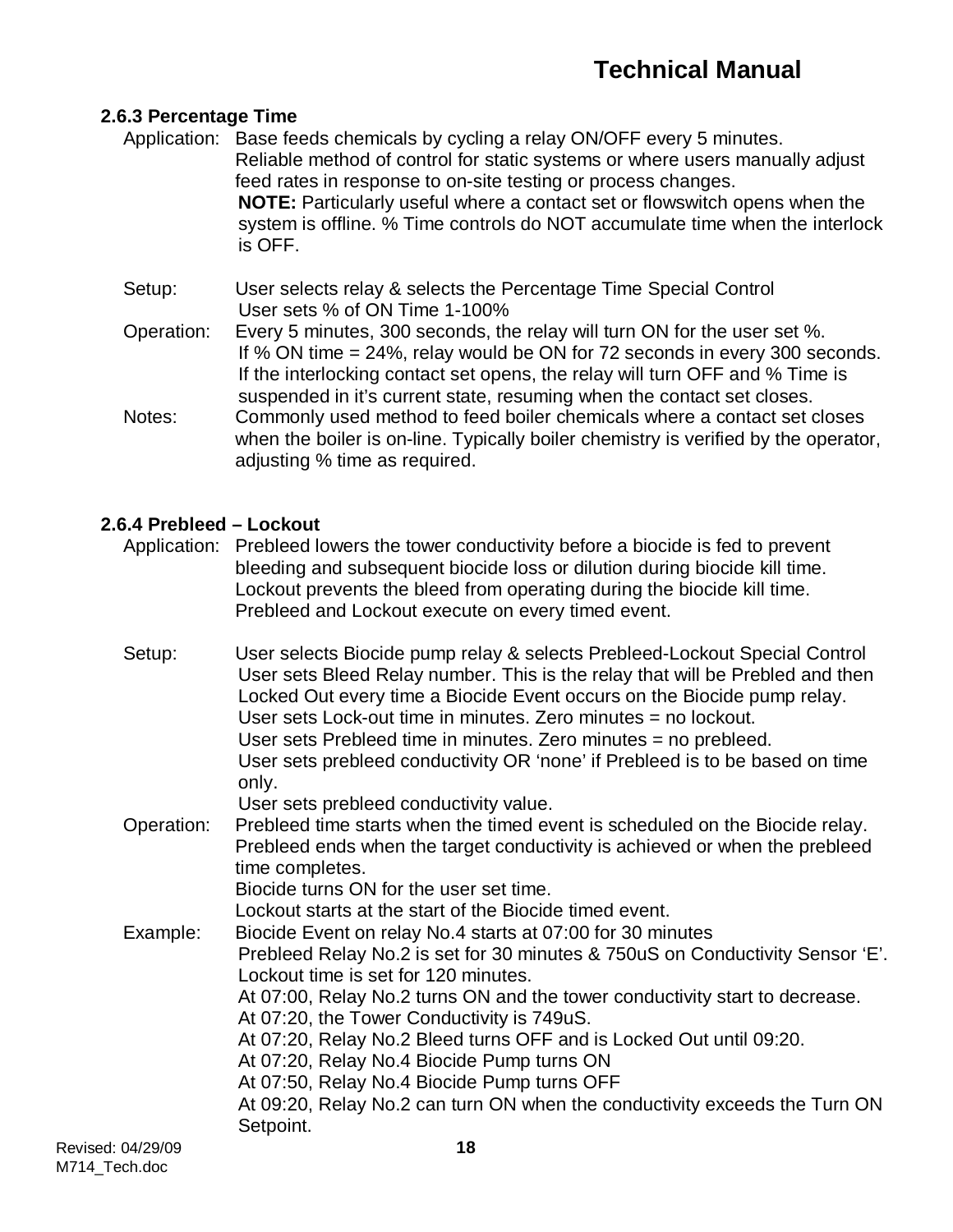#### **2.6.4 Prebleed – Lockout continued**

Notes: The time required to lower the tower conductivity is dependent on tower load. Subsequently, most biocides are fed early in morning when cooling towers are not loaded. Typical Lockout times of four hours may be a problem if tower load increases. Since the bleed cannot operate, tower conductivity may exceed chemistry limits.

#### **2.6.5 Captured Sample – Boiler Controls**

- Application: Captured Sample controls boiler blowdown using a conductivity sensor installed in a boiler's surface blowdown line, upstream of the blowdown valve. An optional Fail-to-Sample sensor detects a failure to open the blowdown valve or an inadvertently closed isolation valve.
- Setup: User selects Blowdown Valve relay & selects Captured Sample Special Control User sets Sampling time in seconds, typically 30-60. User sets Measure time in seconds, typically 60-120 seconds User sets Blowdown time in seconds, typically 60-300 seconds User sets Re-Sample delay in minutes, varies with boiler type and service from 30 minutes to 720 minutes (12 hours). User sets location of optional Fail-to-Sample sensor, a contact closure input from 'none, through 'O' to 'Z'. Operation: Captured Sample Blowdown Control is a four step process: SAMPLE: The blowdown valve opens, purging the surface blowdown line and delivering a sample of boiler water to the conductivity sensor. MEASURE: The blowdown valve closes, the sample at the sensor cools & at the end of the Measure period, the controller measures the conductivity. If the conductivity is greater than the Turn ON Setpoint, go to Blowdown else go to Re-sample. BLOWDOWN: The blowdown valve opens for a user set time then the controller goes to Measure. RE\_SAMPLE: The blowdown valve is closed for a user set time and then the controller goes to Sample. FAIL-TO-SAMPLE: An optional normally open thermal switch, installed opposite the conductivity sensor, closes at nominally 200F, 95C. The controller checks the state of the Fail-to-Sample switch at the end of the Measure period. A closed Fail-to-Sample switch indicates a functioning blowdown. Notes: As long as the measured conductivity is more than Turn ON Setpoint the controller will repeat the Measure-Blowdown-Measure-Blowdown cycle. The Measure period provides thermal compensation. The initial temperature is fixed by the boiler pressure. A rapid, but repeatable temperature drop occurs during the Measure period.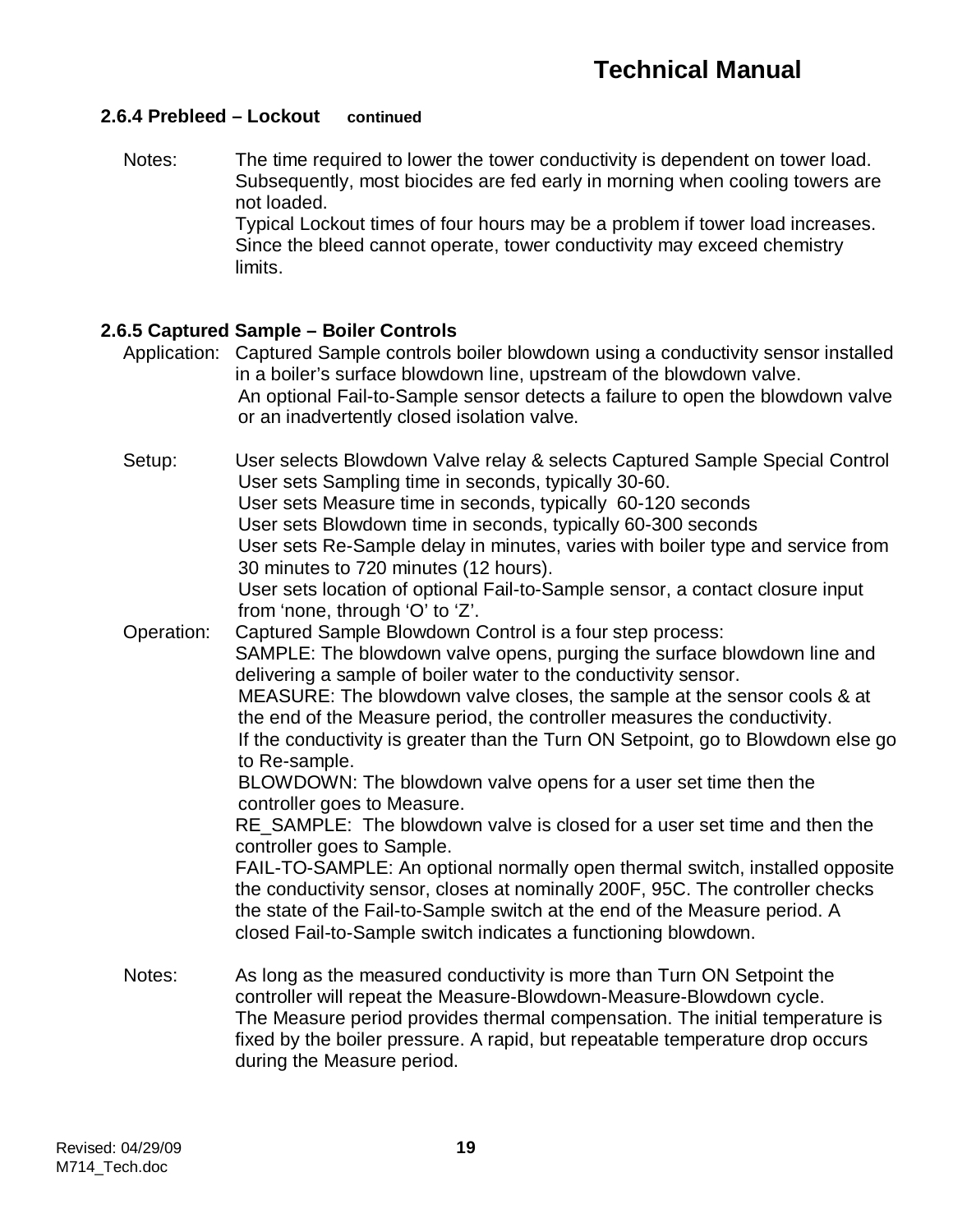#### **2.6.6 Time Modulation**

- Application: Cycles a chemical feed pump ON/OFF, decreasing the ON time as the controlling sensor approaches the Turn OFF setpoint Typically used for pH control, reducing acid feed as the Turn OFF setpoint is approached.
- Setup: User selects a relay & selects Time Modulation Special Control User sets Time Period in seconds, minimum 60, maximum 600 seconds. Operation: Relay ON time = [ (Control – Turn OFF Setpoint) / Deadband ] x Period

where Deadband =  $Turn ON - Turn OFF$  setpoints. Relay ON 100% of Period when Control is greater than Turn ON setpoint Relay is OFF when Control is less than Turn OFF setpoint.

- Example: Acid Pumps Turn  $ON = 10$  and Turn OFF = 8. Period = 120 seconds At pH >= 10, Pump ON for 120 seconds in every 120 seconds At pH = 9.5, Pump ON for 90 seconds in every 120 seconds At  $pH = 9.0$ , Pump ON for 60 seconds in every 60 seconds At  $pH = 8.5$ . Pump ON for 30 seconds in every 120 seconds At  $pH \le 8.0$ , Pump OFF
- Notes: Time Modulation control is not applicable when the system response time is faster than 5x the Period. In the previous Example; If the measured pH moves from 10 to 8 in less than 300 seconds, Time Modulation may not improve control.

Process buffering, pump setting, feed point and system volume all affect the response to chemical feed.

Time modulation also works on Falling Setpoints.

### **2.7.7 Timed Cycling**

| Revised: 04/29/09 | However the response time may vary with time of year and steam production.<br>20                                                                                                                                |
|-------------------|-----------------------------------------------------------------------------------------------------------------------------------------------------------------------------------------------------------------|
| Notes:            | Condensate systems are also slow to respond to amine feed.                                                                                                                                                      |
|                   | below the Turn ON setpoint or remains OFF if the conductivity is above the<br>Turn OFF setpoint.                                                                                                                |
|                   | Conductivity setpoint control turns ON the Pool Brine feed relay.<br>After 10 minutes the Pool Brine feed turns OFF.<br>After another 50 minutes the Pool Brine feed turns ON for another 10 minutes if         |
| Example:          | Time Modulation ON Time = 10 minutes, Period = 60 minutes<br>Brine feed is controlled on conductivity using a Falling Setpoint.                                                                                 |
|                   | Time Modulation turns OFF the relay after ON Time minutes.<br>Time Modulation keeps the relay OFF for 'Period - ON Time' minutes.<br>During the OFF period, the system has time to respond to the ON Time feed. |
| Operation:        | Controller forces Period >= ON Time.<br>Setpoint Controls turn ON the relay.                                                                                                                                    |
| Setup:            | User selects a relay & selects Time Modulation Special Control<br>User sets ON Time in minutes, minimum 1, maximum 360 minutes.<br>User sets Period in minutes, minimum 1, maximum 360 minutes.                 |
|                   | Application: Large volume systems where the response to a chemical feed or control action<br>is delayed in time.<br>Swimming pool pH, conductivity and ORP controls are typical applications.                   |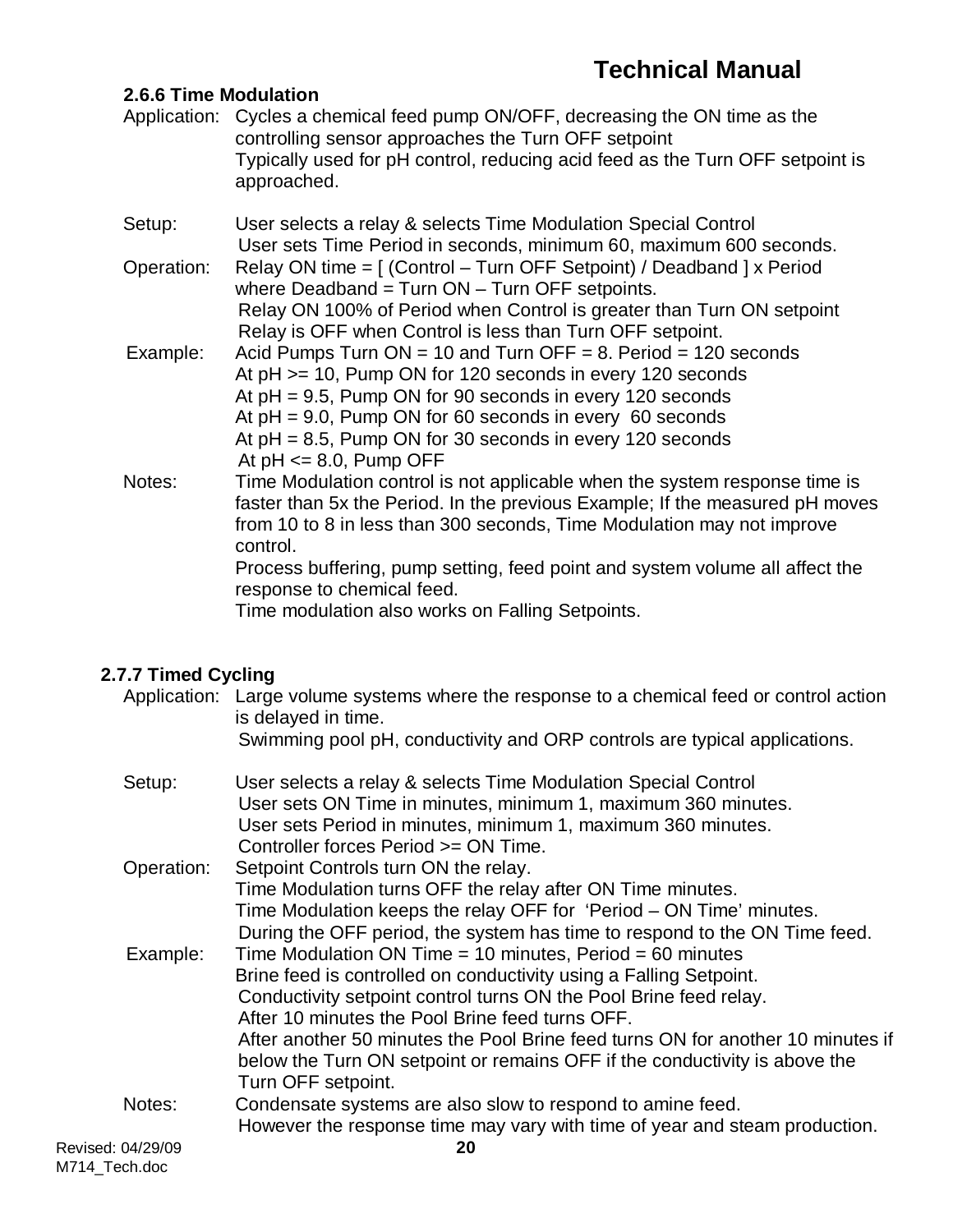#### **2.7.8 Holding Time**

- Application: Prebleed Holding Time averages the value of a control over a user-defined period. Averaging lowers the effect of process transients and limits the effect of the delay between feed and measuring the effect of the feed. Control of amine feed by a pH sensor in the condensate return is a typical use of Holding Time control.
- Setup: User selects relay & selects Holding Time Special Control User sets averaging Period in minutes. Minimum 30 and maximum 1440 minutes. Holding Time controls use the controller data logs, limiting the control equation to a single analog sensor A..N.
- Operation: Controller retrieves the controlling sensor data log average entries for the most recent Period. It averages the sensor value over the number of log entries and use the average for setpoint control.

If the number of log entries x log rate is less than Period, the controller uses all of the available log entries.

If there are no log entries, the controller uses the current value of the sensor for control.

Notes: The number of samples used for control is the Period / Log Rate. Log entries are an average over the Log Period. You may choose to reduce the Log Period to increase response to transients or increase the Log Period to limit transient response.

The same effect may be achieved by altering the Holding Time Period.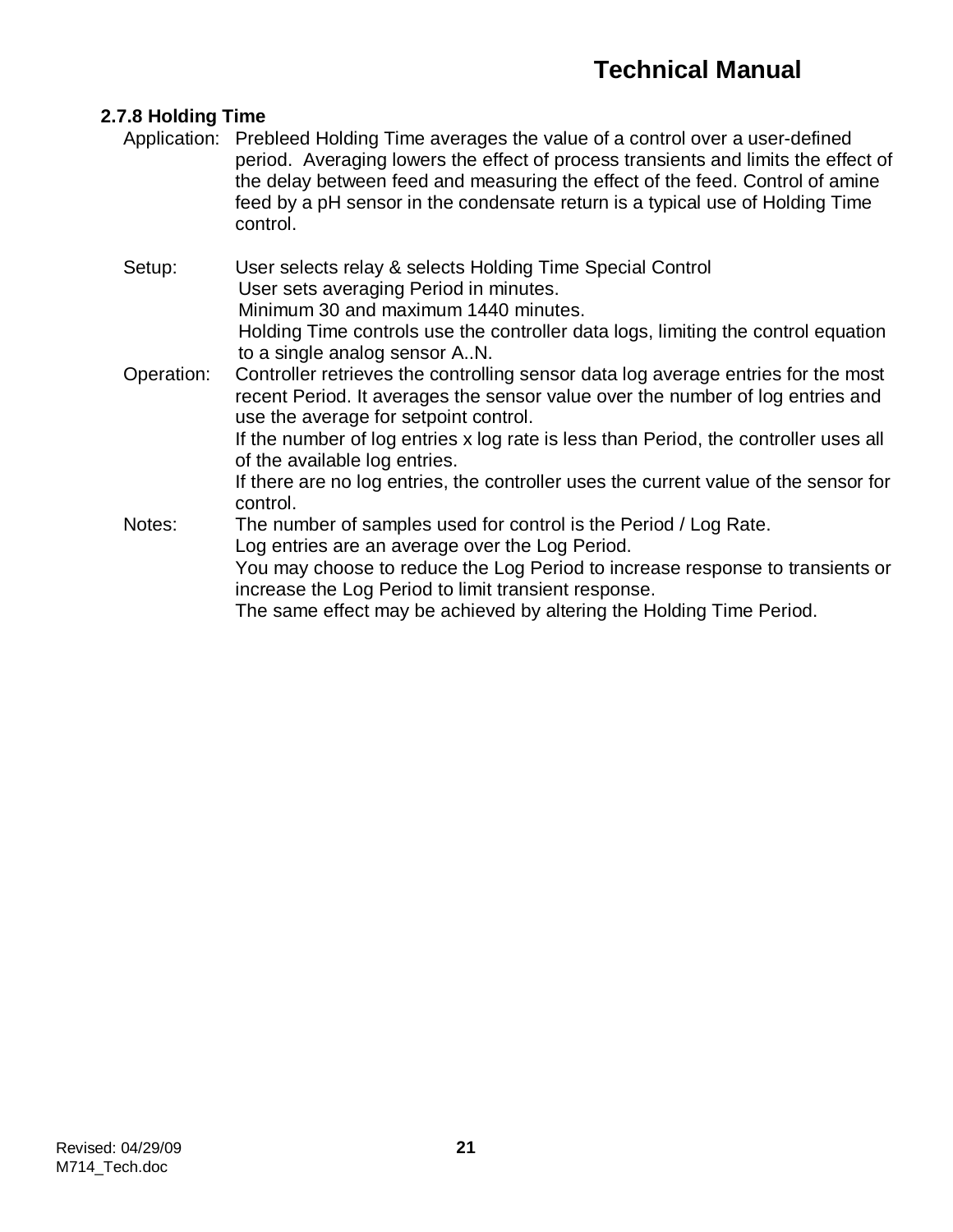## **2.7 Timed Events**

Operation: Timed events load 'Time Owed' with ON Time when they are scheduled. Timed events always start on the minute.

> If a timed event is prevented from turning ON a relay, it will turn ON when the block clears or the flowswitch closes.

Time Owed is loaded after Prebleed if the Biocide Pump relay has the Prebleed-Lockout Special Control selected.

Clear Alarms on a relay zeroes Time Owed, ending a timed event and prebleed.

Clear Alarms on a Locked Out bleed relay will end the Lock Out Timed events can operate in parallel with other controls. For example, a water meter could add oxidant a low rate, proportional to load with a Timed event providing a weekly slug feed.

Number of Events:Each relay 1..10 can have up to 28 timed events.

- Start Time: Each event has a user defined start time using a 24-hour clock with 1 minute resolution from 00:00 to 23:59.
- ON Time: User set relay ON time from 1 to 1440 minutes per event.

Prebleed-Lockout: Each biocide control relay can have its own prebleed-lockout timing, user defined bleed relay and conductivity sensor. Support for user with multiple systems or cooling towers. For example: four towers with four bleeds and four biocide pumps, each of the four with it's own prebleed conductivity sensor.

Event Cycles: Each relay can select a 1, 7 or 28 day event cycle. You may elect to feed alternating organic biocides on a 28 day cycle, daily oxidant on a 7 day cycle and an every 4 hour sensor wash on a 1 Day cycle. One day cycle is always Day 1. Sunday is Day 1 for seven and twenty eight day cycles. Twenty Eight day cycles have the option to set the most recent Sunday to Day 1 using System/Configure command sequence.

Event Frequency: Varies with selected Event Cycle. Allows user to quickly enter repeating events 1 Day Cycle: Once, Alternate Hours, Hourly 7 Day Cycle: Once, Alternate Days, Daily 28 Day Cycle: Once, Alternate Weeks, Weekly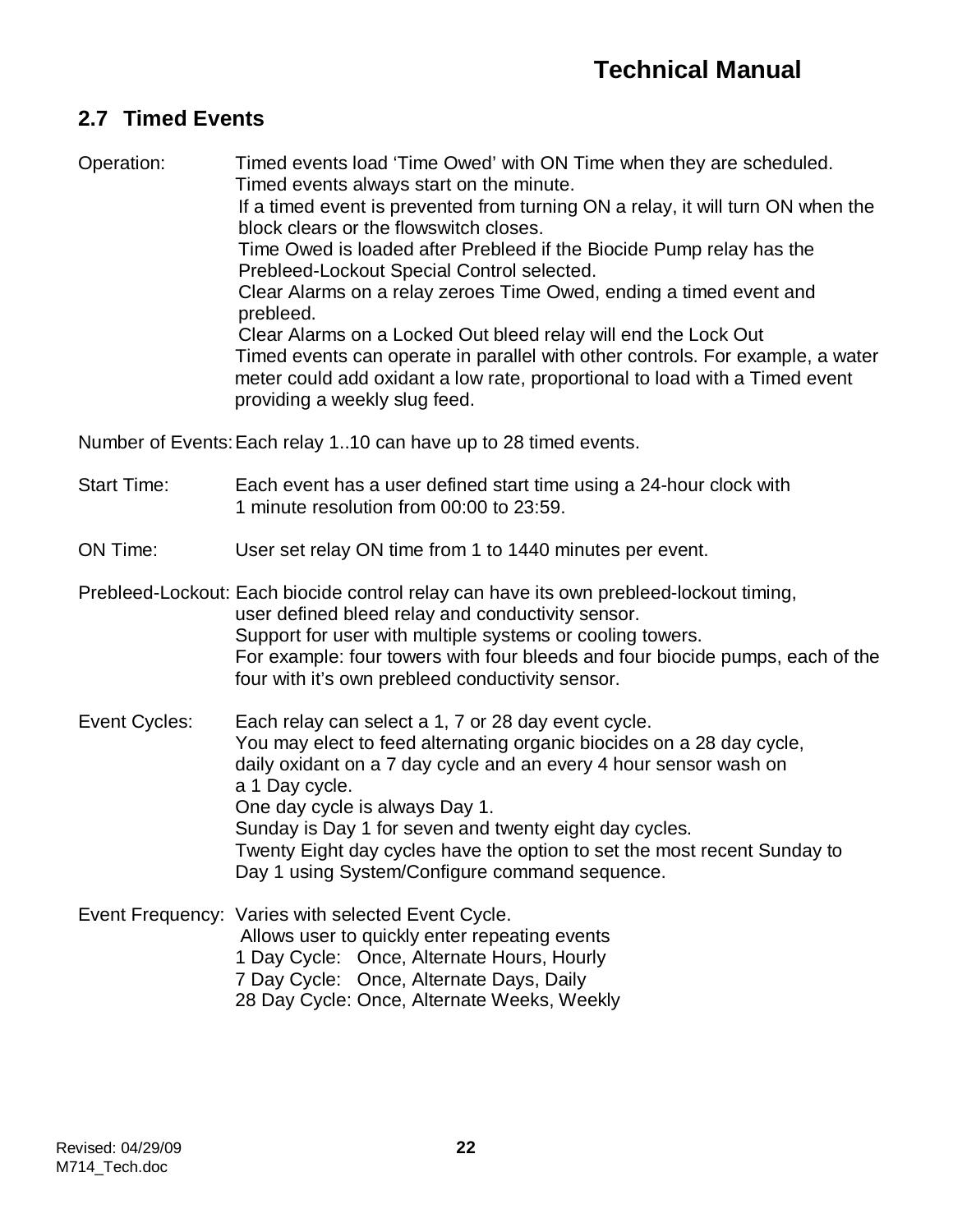### **2.8 Variable Cycles**

| Problem:   | Tower make-up conductivity may change rapidly.<br>If hardness tracks make-up conductivity, then controlling a cooling tower on<br>tower basin conductivity may over cycle at low make-up conductivities and<br>under cycle at high make-up conductivities.<br>Overcycling may exceed water treatment chemistry for scale control.<br>Undercycling wastes water & increases sewerage charges.                                                                                                                                                                           |
|------------|------------------------------------------------------------------------------------------------------------------------------------------------------------------------------------------------------------------------------------------------------------------------------------------------------------------------------------------------------------------------------------------------------------------------------------------------------------------------------------------------------------------------------------------------------------------------|
| Solutions: | Variable Cycles sets three ranges of cycles of concentration bleed control with<br>ranging switched on make-up conductivity.<br>Variable Cycles also sets a maximum tower basin conductivity that overrides<br>the cycle controls at high tower conductivities.                                                                                                                                                                                                                                                                                                        |
| Setup:     | User selects relay, Configure and sets the Variable Cycles.<br>User selects relay, Variable Cycles and sets:<br>Low Range: Makeup conductivity less than Low Range<br>Low Cycles: Controls the bleed at Low Cycles<br>Med Range: Makeup conductivity between Low & Medium Range<br>Med Cycles: Controls the bleed at Medium Cycles<br>High Range: Makeup conductivity between High and Medium Range<br>High Cycles: Controls the bleed at High Cycles<br>Max Conduct.: Tower Conductivity greater than Max. Conduct controls the<br>bleed on tower basin conductivity. |
| Operation: | The controller overrides the Setpoint controls, modifying the setpoints in<br>response to make-up and tower conductivity levels.<br>Users are able to view, but not modify ON & OFF Setpoints.<br>A 1% deadband applies to both Cycles and Maximum Conductivity setpoints.<br>A ratio control equation is required, in the form of $E/F$ where $E =$ Tower Basin                                                                                                                                                                                                       |

If the control equation is not a ratio, the Special Control state will be set to

When setting Varying Cycles setpoints, calculate the time delay effect of system

A change in makeup conductivity may take considerable time to modify the bulk

Notes: Any ratio of analog sensors A..N may be used in a Varying Cycles control.

chemistry of a cooling tower, particularly at low load.

conductivity and  $F = M$ akeup Conductivity.

holding time on bulk system chemistry.

OFFLINE.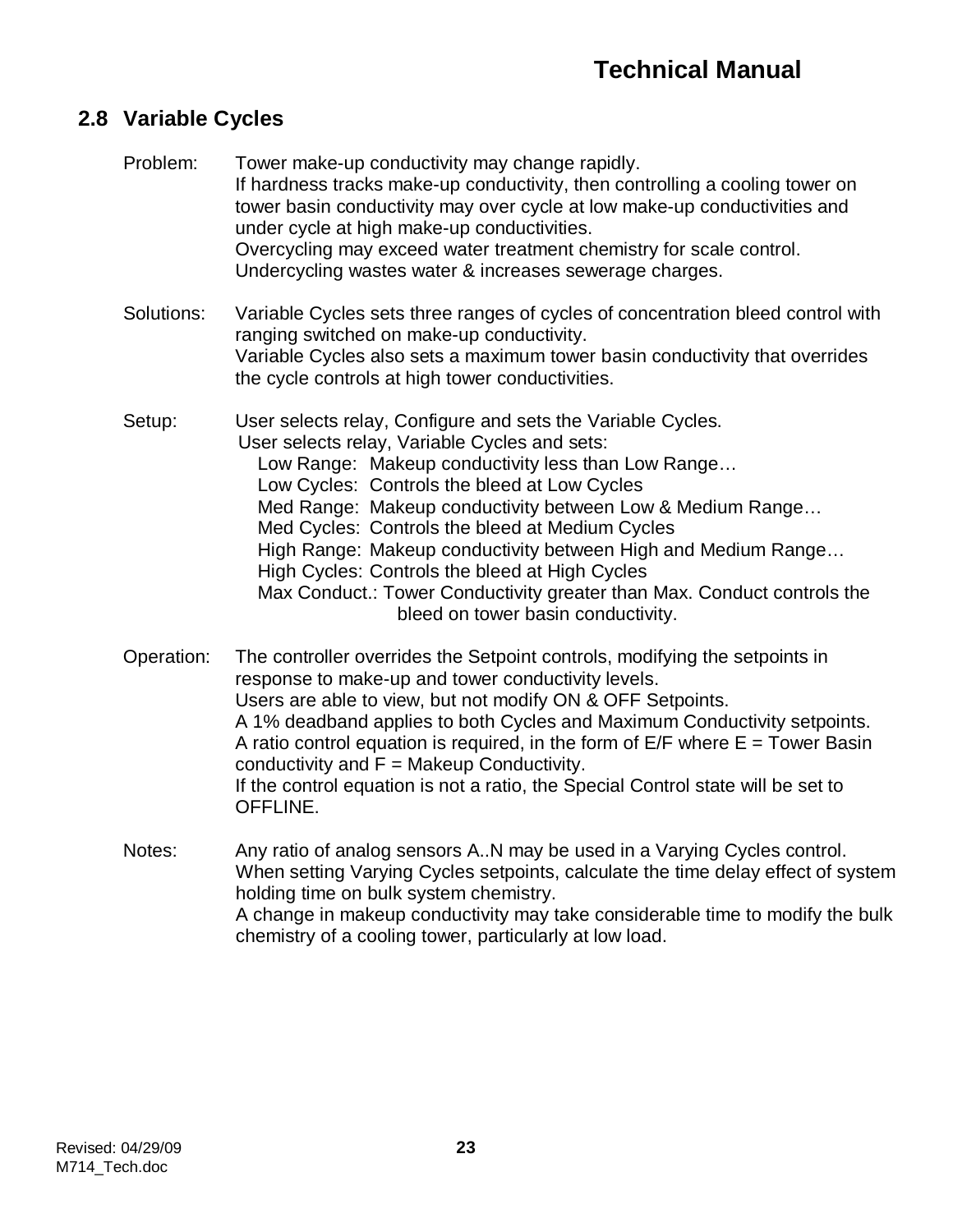## **2.9 Feed Verification**

Controller Option. Field upgrade available.

| Services:    | Calculates and logs inhibitor ppm based on make-up volume, cycles of<br>concentration and volume of inhibitor fed.<br>Alarms on fail to feed inhibitor.<br>Calculates tank level, eliminates tank level sensing.                                                                                                                                                                                                                                                                                                                                                                                                                                                                                                                                                                                                                                                                                           |  |  |
|--------------|------------------------------------------------------------------------------------------------------------------------------------------------------------------------------------------------------------------------------------------------------------------------------------------------------------------------------------------------------------------------------------------------------------------------------------------------------------------------------------------------------------------------------------------------------------------------------------------------------------------------------------------------------------------------------------------------------------------------------------------------------------------------------------------------------------------------------------------------------------------------------------------------------------|--|--|
| Application: | Requires a feed meter on the output of the inhibitor feed pump.<br>Measures the make-up volume and feeds inhibitor based on user set control<br>mode.                                                                                                                                                                                                                                                                                                                                                                                                                                                                                                                                                                                                                                                                                                                                                      |  |  |
|              | Meters the volume of inhibitor fed and calculates current ppm based on fixed<br>cycles, meter cycles or bleed cycles on concentration<br>Reduces the inhibitor inventory by the volume of inhibitor fed.                                                                                                                                                                                                                                                                                                                                                                                                                                                                                                                                                                                                                                                                                                   |  |  |
| Setup:       | User selects relay, Configure and sets the Feed Verification.<br>User selects relay, Feed Verification and sets:<br>Verify Meter:<br>The water meter input OZ connecting to the meter on the<br>output of the inhibitor feed pump.<br>Inventory location: The analog sensor input A. N used to log the calculated<br>inhibitor tank volume.<br>The analog sensor input AN used to log the calculated<br>ppm location:<br>ppm<br>ppm method select:<br>Fixed Cycles: User sets a fixed number of cycles, default 3.500<br>Meter Cycles: User selects Bleed water meter input O.Z.<br>Uses the ratio of the tower make-up to the Bleed meter<br>as concentration for ppm calculation.<br>Bleed Cycles: User select Bleed Relay number 110.<br>Use the value of the Bleed Relay control equation as<br>concentration, assuming that the relay is controlled by<br>the ratio of Tower to Make-up conductivity. |  |  |
| Operation:   | Assumes that the feed verification meter measures mL.<br>The controller calculates ppm based on the make-up volume fed from midnight,<br>the ml of inhibitor fed and concentration from the user selected ppm method.<br>Failure to measure volume after the relay has been ON for 30 seconds, sets a<br>Fail to Feed alarm on the Feed Verification meter.<br>Every 10mL of inhibitor fed reduces the inhibitor inventory. Inventory is<br>calculated in Gallons. If the metric units switch is set, inventory is calculated in<br>liters.                                                                                                                                                                                                                                                                                                                                                                |  |  |
| Notes:       | The default feed verification meter provides 1 pulse/mL.<br>Any type of meter can be used for metering inhibitor feed and should calibrated<br>for mL/pulse or contact closure.<br>PPM can be corrected for inhibitor concentration by calibrating the ppm analog<br>input for the % active.<br>Do not calibrate the feed verification meter input for % active.                                                                                                                                                                                                                                                                                                                                                                                                                                                                                                                                           |  |  |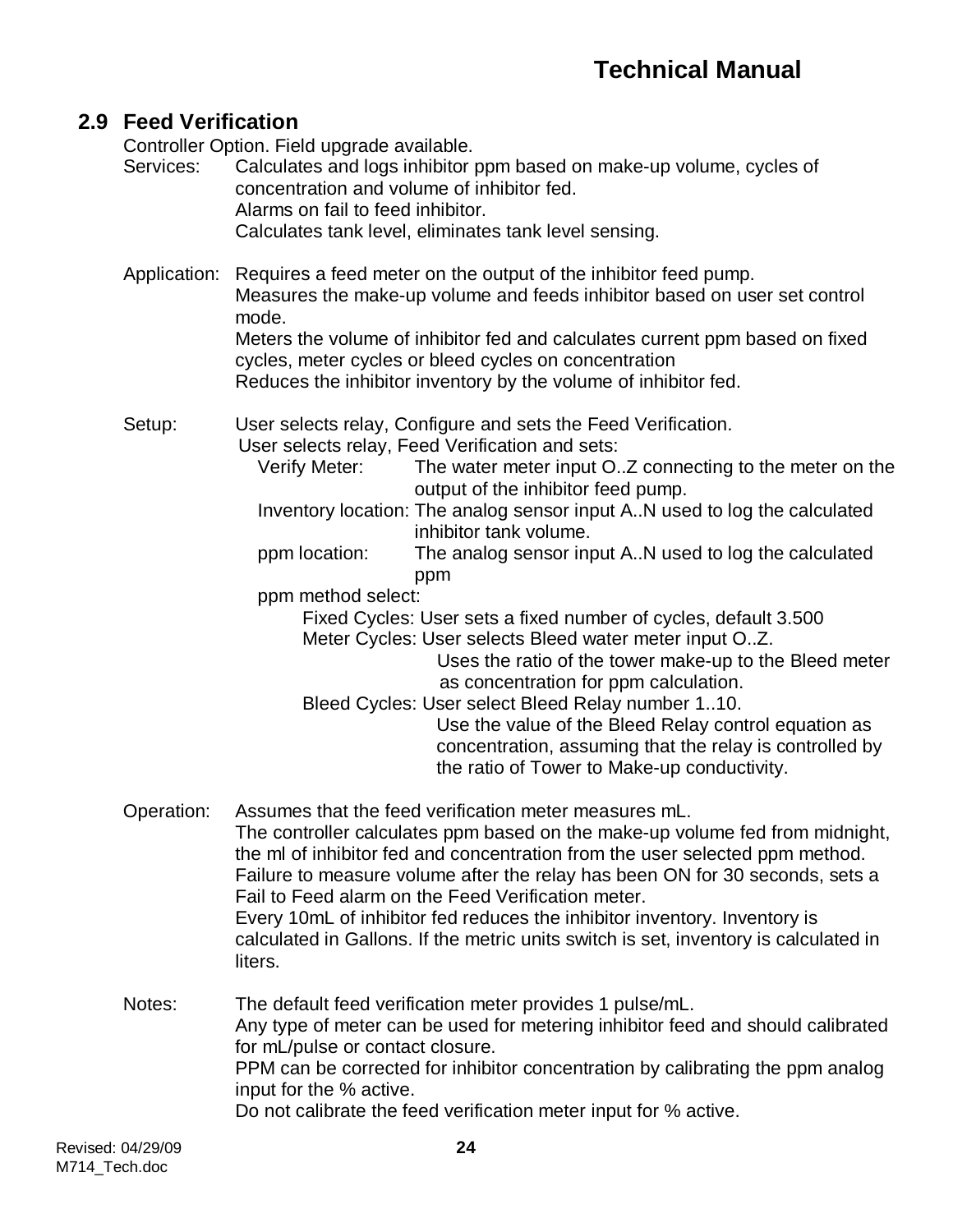## **2.10Priming**

| Setup:               | Select the target relay using either the keypad or the browser.<br>Then select Diagnostics.<br>Keypad users set Time Owed to 5 minutes on selecting Prime. |
|----------------------|------------------------------------------------------------------------------------------------------------------------------------------------------------|
|                      | Browser users can set the Prime time in minutes.                                                                                                           |
| Operation:           | Time Owed > 0 minutes, immediately turns ON the relay.                                                                                                     |
|                      | SAFETY: Interlocked relays will not turn ON until the interlock contact set<br>closes.                                                                     |
|                      | SAFETY: Blocked relays will not turn ON until the blocking relay turns OFF.                                                                                |
|                      | Relays OFF, alarmed on feed limit timers will not turn ON when primed.<br>Clearing the relay alarm will also end Priming; requiring you to re-Prime.       |
|                      | Relays with Special Control set to Captured Sample<br>will bypass Captured Sample timing, immediately turning ON the blowdown<br>valve.                    |
| <b>Ending Prime:</b> |                                                                                                                                                            |
|                      | Clearing Alarm on the relay ends Prime by setting Time Owed = $0$ .                                                                                        |
| Notes:               | Time Owed is also incremented by water meter volume feed controls and timed<br>events and is zeroed by Clearing Alarms                                     |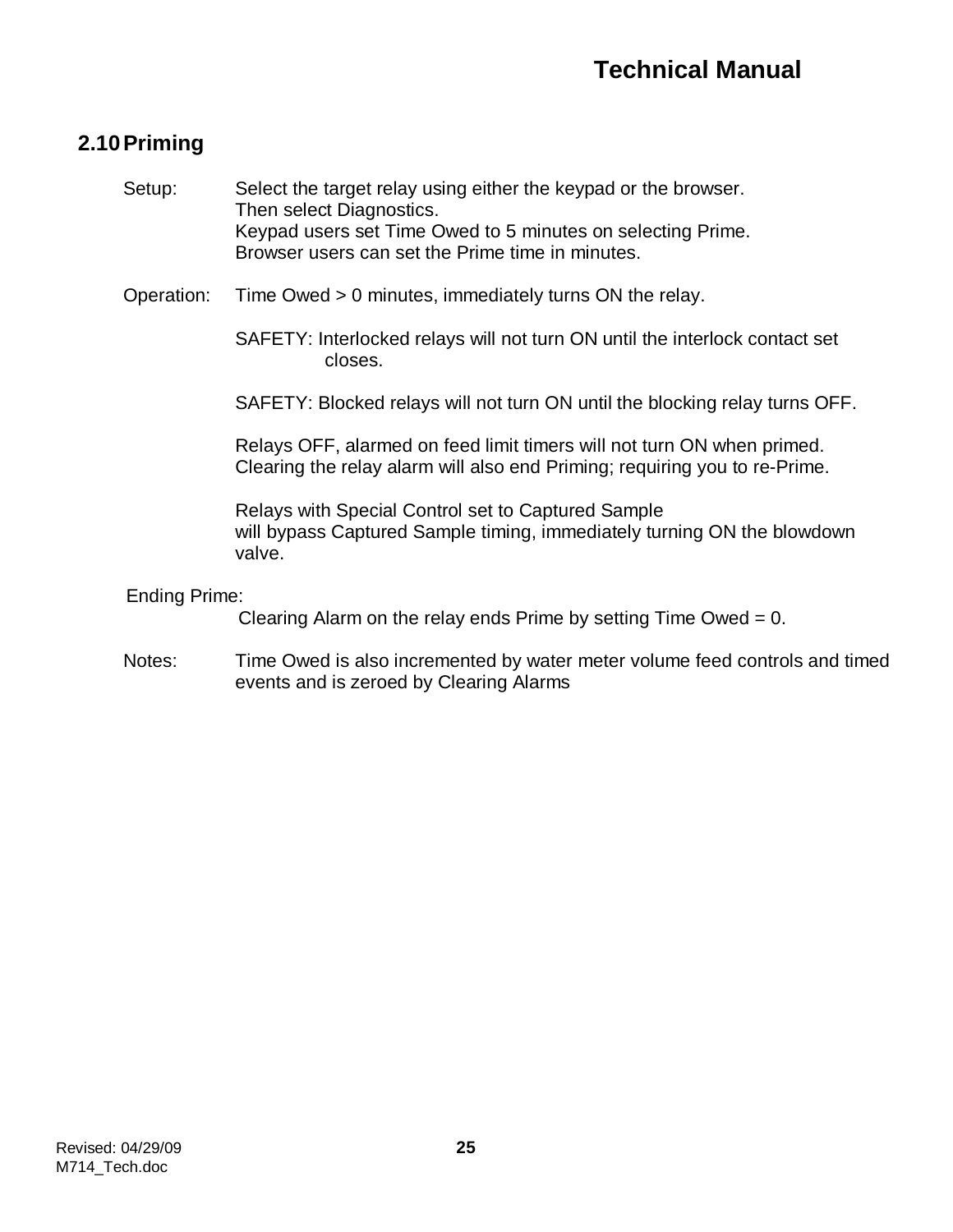### **3. Sensors**

**3.1 Compensation**

### **Analog Sensors A..N**

| <b>Type</b>           | <b>Setup</b>                                                                                                                                     | <b>Notes</b>                                                                                                                                                                                                           |
|-----------------------|--------------------------------------------------------------------------------------------------------------------------------------------------|------------------------------------------------------------------------------------------------------------------------------------------------------------------------------------------------------------------------|
| Thermal               | User selected thermal                                                                                                                            | Applied to conductivity sensors.                                                                                                                                                                                       |
|                       | sensor AN.                                                                                                                                       | Zero at 70F or 20C, dependent on 'metric units'                                                                                                                                                                        |
|                       | User set %/degree                                                                                                                                | switch setting.                                                                                                                                                                                                        |
|                       | compensation.                                                                                                                                    | The defaults are 0.97%/F or 1.746%/C                                                                                                                                                                                   |
| Rate-to-Volume        | User selected water meter<br>O.Z displays and logs<br>resulting volume.<br>User selected rate/minute<br>or rate/hour                             | Typically a 4-20mA input proportional to gpm<br>makeup rate or lbh steam production is<br>converted to volume to feed ON/OFF based on<br>volume & time setpoints.                                                      |
| <b>Corrosion Rate</b> | User set alloy number,<br>default 1.00, Carbon Steel<br>User selected conductivity<br>sensor AN. corrects<br>corrosion rate for<br>conductivity. | Controller sets alloy to default and conductivity<br>sensor to 'none' on CR driver installation.<br>Conductivity sensor optional.<br>Remove driver to remove compensation.                                             |
| <b>Manual Entry</b>   |                                                                                                                                                  | Logs the results of ppm testing or any analog<br>value.<br>Any analog input without a driver card or with an<br>IO, 4-20mA output driver, may be used for<br>Manual Entry.<br>Remove by setting compensation to 'none' |
| Calculated            | <b>Feed Verification calculated</b><br>ppm log.                                                                                                  | Remove by setting to 'none' in Feed Verify<br>control.                                                                                                                                                                 |
| Inventory             | <b>Feed Verification calculated</b><br>tank volume log.                                                                                          | Remove by setting to 'none' in Feed Verify<br>control.                                                                                                                                                                 |

### **Water Meter Sensors O..Z**

Switching from Contact Set to Water Meter clears log.

| Type                | <b>Setup</b>            | <b>Notes</b>                                |
|---------------------|-------------------------|---------------------------------------------|
| <b>Contact Head</b> | User set volume/contact | Contact Head compensation turns ON software |
|                     |                         | debouncing.                                 |
|                     |                         | Volume counts on contact closure.           |
|                     |                         | Contact opening ignored.                    |
| Turbine             | User set 'K' factor,    | Counts pulse on falling edge, 400Hz max.    |
|                     | pulses/unit volume      | Ignores rising edge.                        |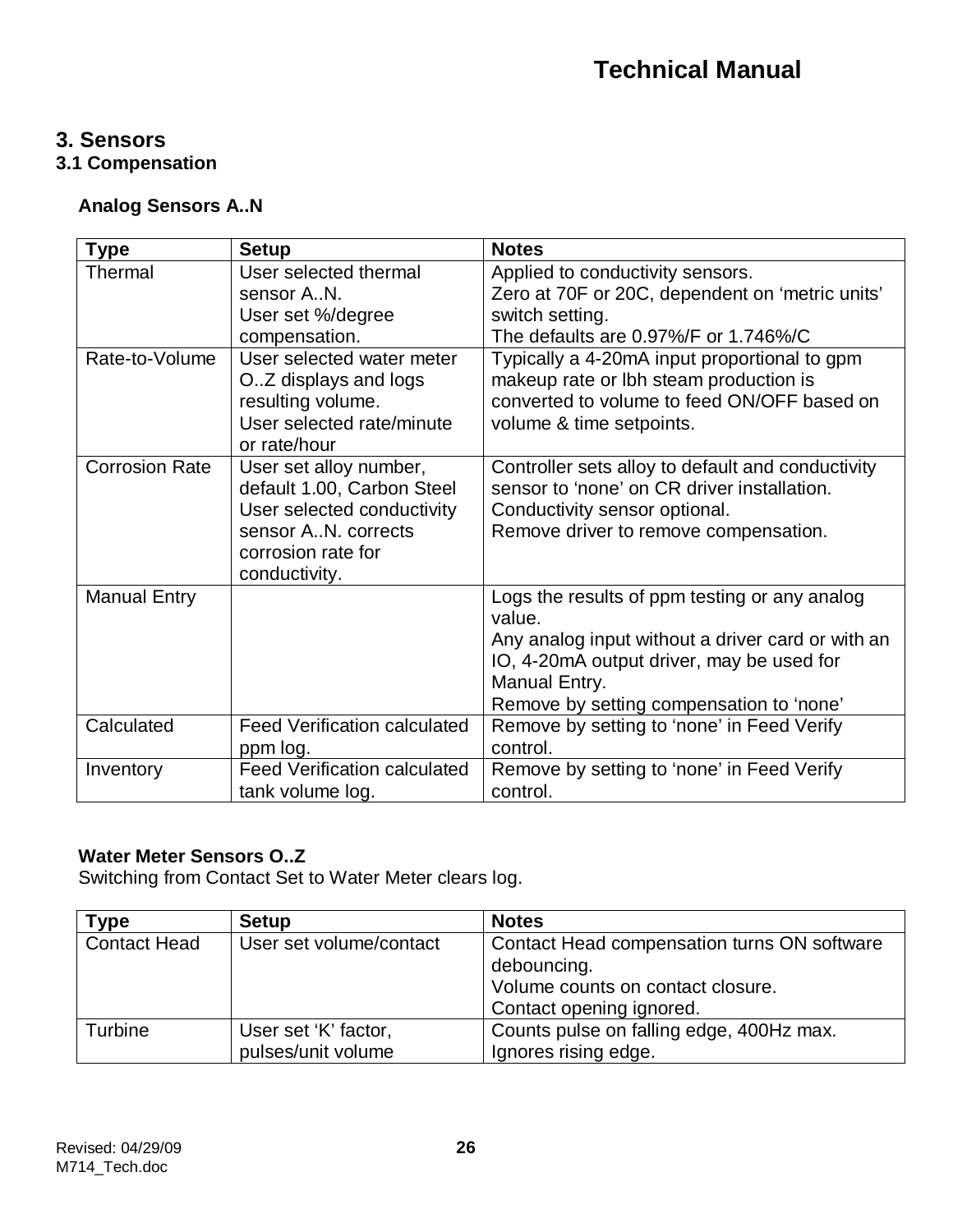#### **Contact Sets, Flowswitches, Fail-to-Sample Sensors O..Z**

Switching from Water Meter to Contact Set clears log.

| ™уре               | <b>Setup</b>             | <b>Notes</b>                                                                                                                                                                                |
|--------------------|--------------------------|---------------------------------------------------------------------------------------------------------------------------------------------------------------------------------------------|
| <b>Contact Set</b> | User selects Contact Set | Contact sets are ON when closed and OFF<br>when open.<br>ON time is logged.<br>Contact sets used for interlocking, prevent relays  <br>from turning ON when contact set is OFF, or<br>open. |

#### **3.2 Calibration**

#### **3.2.1 Single Point Calibration**

All inputs A..Z with the exception of 4-20mA, type '**CI**' inputs, are single point calibrations. Calibration of contact set inputs is blocked.

| SENSORS AN:               |                                                                                                                                                                                        |
|---------------------------|----------------------------------------------------------------------------------------------------------------------------------------------------------------------------------------|
| Conductivity, Calculated: | Sensor GAIN is adjusted so that the sensor value<br>matches the user's calibration value.                                                                                              |
|                           | Temperature, pH, ORP, Corrosion Rate: Sensor OFFSET is adjusted so the sensor value<br>matches the user's calibration value.                                                           |
| Inventory, Manual:        | Sensor OFFSET is set so the sensor value matches the<br>user's calibration value. Since the GAIN on these inputs is<br>zero, the OFFSET is the input value for control and<br>logging. |

WATER METERS: The user calibration value is Volume/contact for contact head meters and 'K' factor (Pulses per unit volume) for turbine and paddlewheel meters.

During calibration users have the option to Reset to Factory, refer to Section 3.2.3 for Factory GAIN & OFFSET values.

If the calibration OFFSET or GAIN is outside fault limits, users are offered the option to OVERRIDE. OFFSET or GAIN outside of the fault limits typically indicates a sensor, cabling or driver fault.

Users have the option to enter OFFSET and GAIN by selecting Sensor then Configure The value of a sensor = Measured Level (mV)  $x$  GAIN + OFFSET. This value may be modified by sensor compensation. Compensation (Temperature, Rate-Volume, Corrosion Rate…) is applied after GAIN & OFFSET.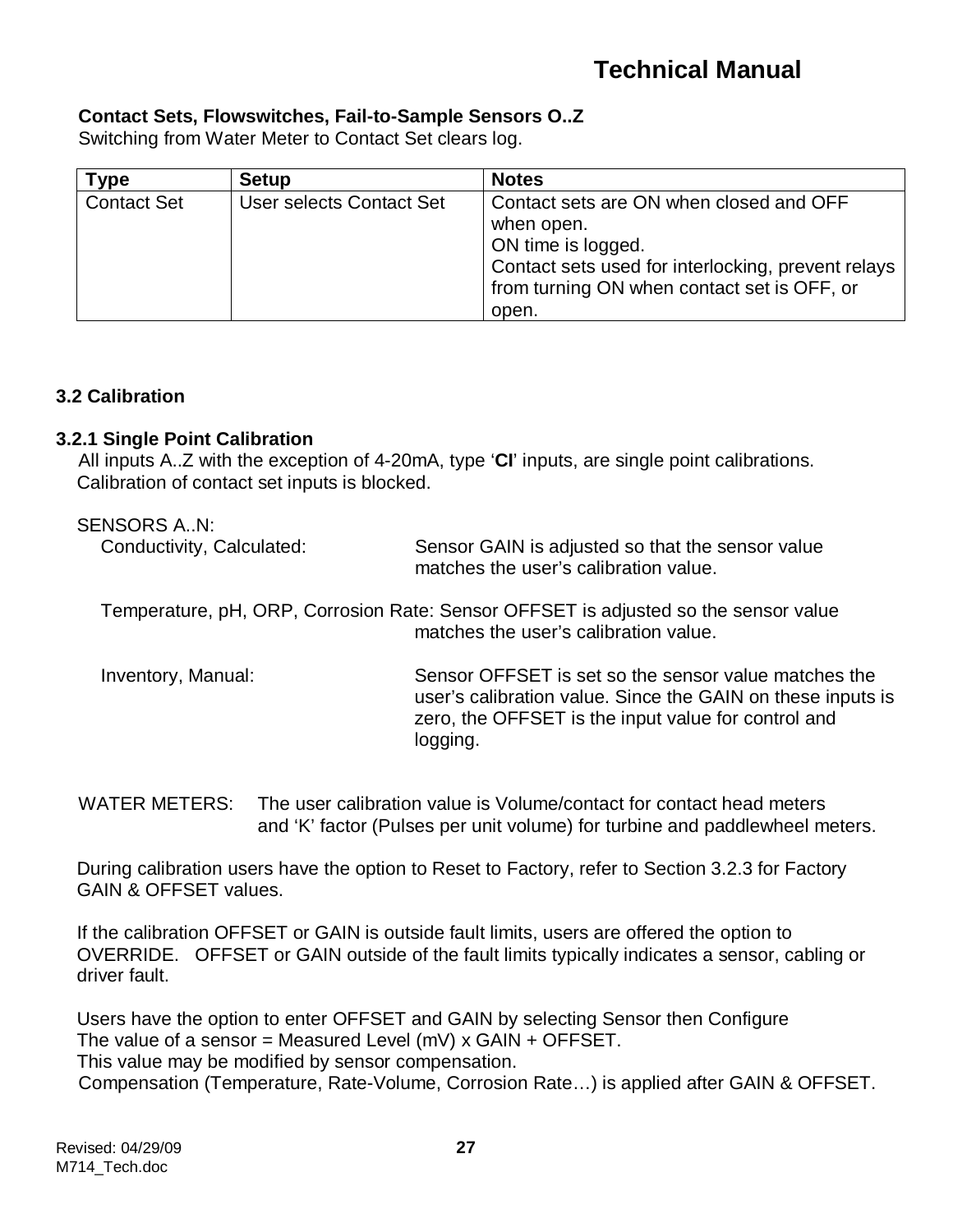#### **3.2.2 Two Point Calibration**

Two point calibration is limited to type 'CI', the dual 4-20mA input driver. There are no fault limits on GAIN or OFFSET for 'CI' drivers. Reference Driver\_CI.doc. See Appendix A for list of supporting documents.

#### **3.2.3 Reset to Factory**

Installed sensor driver cards & reconfigured water meters are Reset to Factory on Power on. User selected Reset to Factory loads the GAIN, OFFSET set from the following table.

| <b>Sensor Type</b>      | <b>Driver</b><br><b>Type</b> | <b>Factory</b><br>Gain | <b>Factory</b><br><b>Offset</b> | <b>Fault</b><br><b>MAX</b> | <b>Fault</b><br><b>MIN</b> |
|-------------------------|------------------------------|------------------------|---------------------------------|----------------------------|----------------------------|
| Boiler - Condensate     | B                            |                        |                                 | <b>GAIN</b>                | <b>GAIN</b>                |
| Conductivity            |                              |                        |                                 |                            |                            |
| $Type = Boiler$         |                              | 2.0                    | $-15$                           | 10                         | 0.5                        |
| Type = Condensate       |                              | 8.0                    | $-90$                           | 12                         | 3.0                        |
| <b>Calculated Value</b> |                              | 100                    | $\mathbf 0$                     | none                       | none                       |
|                         | <b>CT</b>                    |                        |                                 | <b>GAIN</b>                | <b>GAIN</b>                |
| Conductivity            |                              |                        |                                 | 10                         |                            |
| Range >100uS            |                              | 5.6<br>0.4             | $-35$                           |                            | 2.5                        |
| Range <100uS            |                              |                        | $-10$                           | 0.55                       | 0.25                       |
| <b>Corrosion Rate</b>   | <b>CR</b>                    | $\overline{1}$         | $\overline{0}$                  | none                       | none                       |
| 4-20mA Current Input    | CI                           | $\mathbf{1}$           | $\mathbf 0$                     | none                       | none                       |
| <b>Manual Entry</b>     |                              | $\mathbf{1}$           | $\overline{0}$                  | $\overline{0}$             | $\overline{0}$             |
| ORP - pH                | <b>OP</b>                    |                        |                                 | <b>OFFSET</b>              | <b>OFFSET</b>              |
| $Type = pH$             |                              | 0.017                  | $\overline{7}$                  | 8                          | 6                          |
| $Type = ORP$            |                              | $-1$                   | $\overline{0}$                  | 50                         | $-50$                      |
| Temperature             | <b>CT</b>                    |                        |                                 | <b>OFFSET</b>              | <b>OFFSET</b>              |
| <b>US units</b>         |                              | 0.18                   | $-459.4$                        | $-430$                     | $-590$                     |
| Metric units            |                              | 0.1                    | $-273$                          | $-253$                     | $-293$                     |
| Water meter             |                              |                        |                                 |                            |                            |
| <b>Contact Head</b>     |                              | 100                    |                                 | None                       | none                       |
| Turbine                 |                              | 100                    |                                 |                            |                            |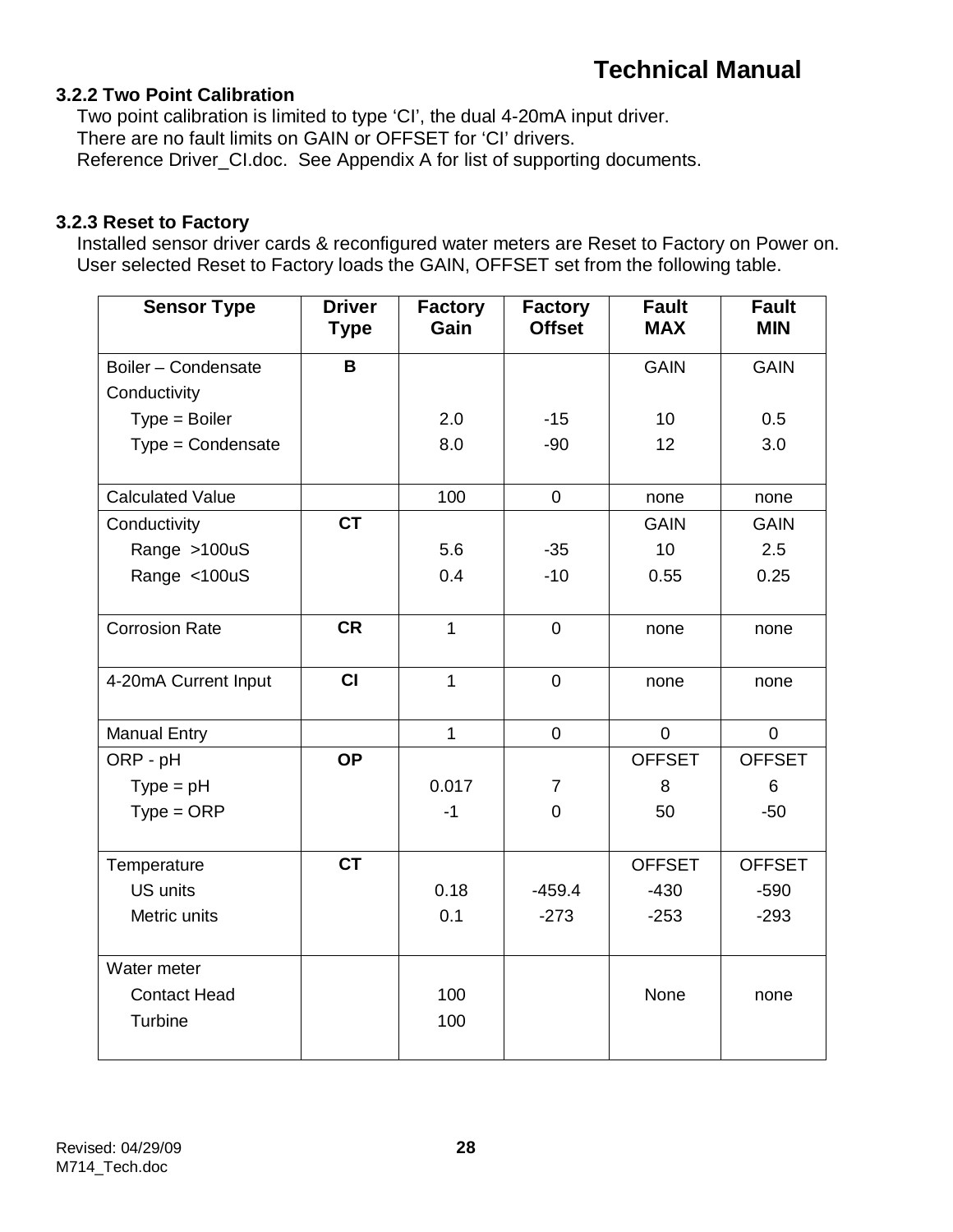## **4. System Configuration**

#### **4.1 Power/Relay and I/O Modules**

Controllers consist of two circuit boards installed on a metal frame in a non-metallic enclosure with optional driver cards and communications accessories.

| <b>Controller Part</b> | <b>Status</b>                                                                                                              | <b>Services</b>                                                                                                                        |  |
|------------------------|----------------------------------------------------------------------------------------------------------------------------|----------------------------------------------------------------------------------------------------------------------------------------|--|
|                        |                                                                                                                            | AC input and ON/OFF power relay terminal blocks.                                                                                       |  |
| PR10 Module            | Required                                                                                                                   | Alarm relay and field wiring terminals.                                                                                                |  |
| or                     | 1                                                                                                                          | Power relay and Control Fusing, surge suppression and<br>snubbing on relays 2-5 and 7-10.                                              |  |
|                        | per                                                                                                                        | NEON relay ON indicators. Hardware watchdog.                                                                                           |  |
| <b>PR5</b> Module      | controller                                                                                                                 |                                                                                                                                        |  |
|                        | PR10: 10 Power relays, Eight of ten with Power Open-<br>Power Closed terminals. Fused in two groups of 5 @ 6.3<br>Amps ea. |                                                                                                                                        |  |
|                        |                                                                                                                            | Controller alarms on loss of each relay fuse,                                                                                          |  |
|                        |                                                                                                                            | Current transformer measures total load current.                                                                                       |  |
|                        |                                                                                                                            | PR5: 5 Power relays, Four of five with Power Open-Power<br>Closed terminals. Fused at 6.3 Amps.                                        |  |
|                        |                                                                                                                            | Controller alarms on loss of relay fuse.                                                                                               |  |
|                        |                                                                                                                            |                                                                                                                                        |  |
|                        |                                                                                                                            | 4 lines x 20 character backlit LCD supply & 5 key keypad.                                                                              |  |
| <b>M7</b> Module       | Required                                                                                                                   | 15-22VDC output for current loops and three wire water<br>meters.                                                                      |  |
| or                     | 1<br>per                                                                                                                   | Automatic controller re-configuration on sensor driver card<br>installation and/or removal.                                            |  |
| M14 Module             | controller                                                                                                                 | M7: 6 Digital inputs, individually configurable as water<br>meters or dry contacts. Three-dual and one single analog<br>input sockets. |  |
|                        |                                                                                                                            | M14: 12 Digital inputs, individually configurable as water<br>meters or dry contacts. Seven dual analog input sockets.                 |  |
|                        |                                                                                                                            | V.90 56K Data Fax Modem, with 12VAC power cube.                                                                                        |  |
| <b>Modem</b>           | Optional                                                                                                                   | Controller-to-Modem serial flat cable, DB9 to                                                                                          |  |
|                        |                                                                                                                            | polarized IDC 10, socket.                                                                                                              |  |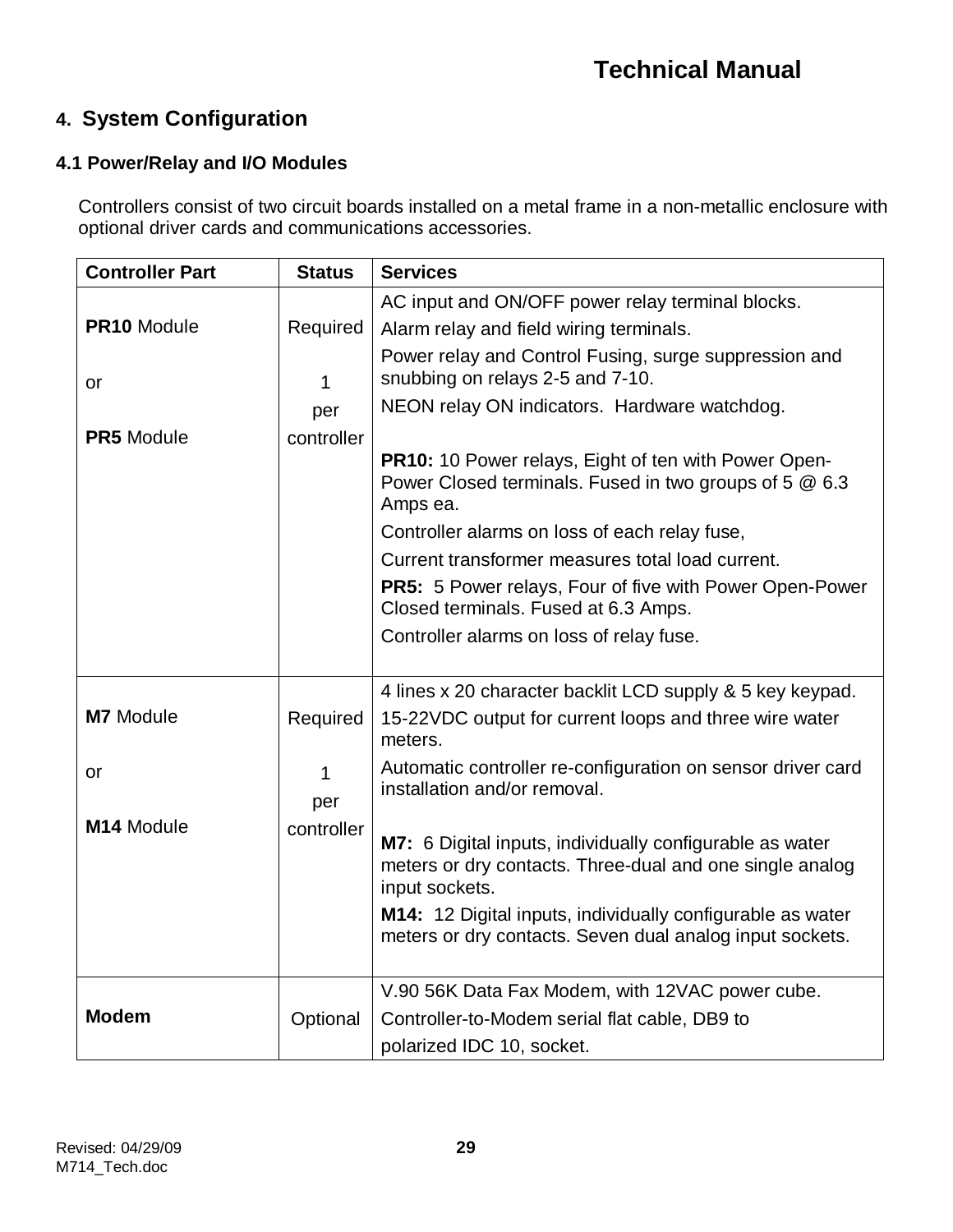#### **4.2 Installing Sensor & 4-20mA Drivers**

There are 6 types of optional driver cards.

Four of the six types are provided as either a single or dual I/O card.

| <b>Driver Cards</b>            | <b>Services</b>                                                                                        |  |  |
|--------------------------------|--------------------------------------------------------------------------------------------------------|--|--|
| <b>B</b> , Boiler – Condensate | Single or dual boiler – condensate sensor driver.                                                      |  |  |
| Single & Dual                  | Each sensor may be set to boiler or condensate.                                                        |  |  |
|                                | M7: Max 7 sensors, M14: Max 14 sensors.                                                                |  |  |
| <b>CI</b> , Current Input      | Loop powered 4-20mA input, thermally fused, polarity protected.                                        |  |  |
| Dual                           | Loop active LEDs at more than 3.5mA                                                                    |  |  |
|                                | M7: Max 7 inputs, M14: Max 14 inputs.                                                                  |  |  |
| <b>CR</b> , Corrosion Rate     | Single or dual sensor. Support for steel, copper, admiralty and zinc                                   |  |  |
| Single & Dual                  | or dual metals on dual CR drivers.                                                                     |  |  |
|                                | M7: Max 7 sensors, M14: Max 14 sensors.                                                                |  |  |
| $CT$ , Conductivity –          | Sensor driver for single conductivity-temperature sensor.                                              |  |  |
| Temperature                    | Conductivity and temperature logged alarmed & available for<br>control. Two ranges $<$ 100uS & >100uS. |  |  |
|                                | M7: Max 3 sensors, M14: Max 7 sensors                                                                  |  |  |
| <b>IO</b> , 4-20mA Output      | DC isolated loop or controller powered.                                                                |  |  |
| Single & Dual                  | User configurable controls. Manual & Auto modes.                                                       |  |  |
|                                | Interlocked loops go to 4mA.                                                                           |  |  |
|                                | M7 & M14: Max eight 4-20mA outputs.                                                                    |  |  |
| OP, ORP $-pH$                  | Single and dual sensor. User configurable to pH or ORP.                                                |  |  |
| Single & Dual                  | Dual cards may be user configured for one pH & one ORP or dual<br>pH or dual ORP.                      |  |  |
|                                | M7: Max 7 sensors, M14: Max 14 sensors.                                                                |  |  |

#### **Driver installation-removal sequence:**

- 1. Unplug or turn the controller power OFF. Do not install or remove driver cards with the controller power ON.
- 2. If removing a driver, compress the locking tangs on the nylon card pin and pull the end of the driver up over the locking tangs. Pull the driver out of its socket horizontally, removing the driver.
- 3. Install a driver, aligning the driver socket with the header on the M7 or M14 module and pushing the card down on the installation pin until the pin locks the driver in place.
- 4. **CAUTION:** Verify that the driver is aligned with the white footprint on the M7 or M14 module. Incorrectly aligned cards will immediately fail both the driver and M7 or M14 on power up.
- 5. Connect sensor(s) to the driver card.
- 6. Power up the controller and view the present value of sensor, calibrating if necessary.
- 7. Corrosion Rate drivers require 16 seconds to measure. All other drivers will measure sensors within a few seconds.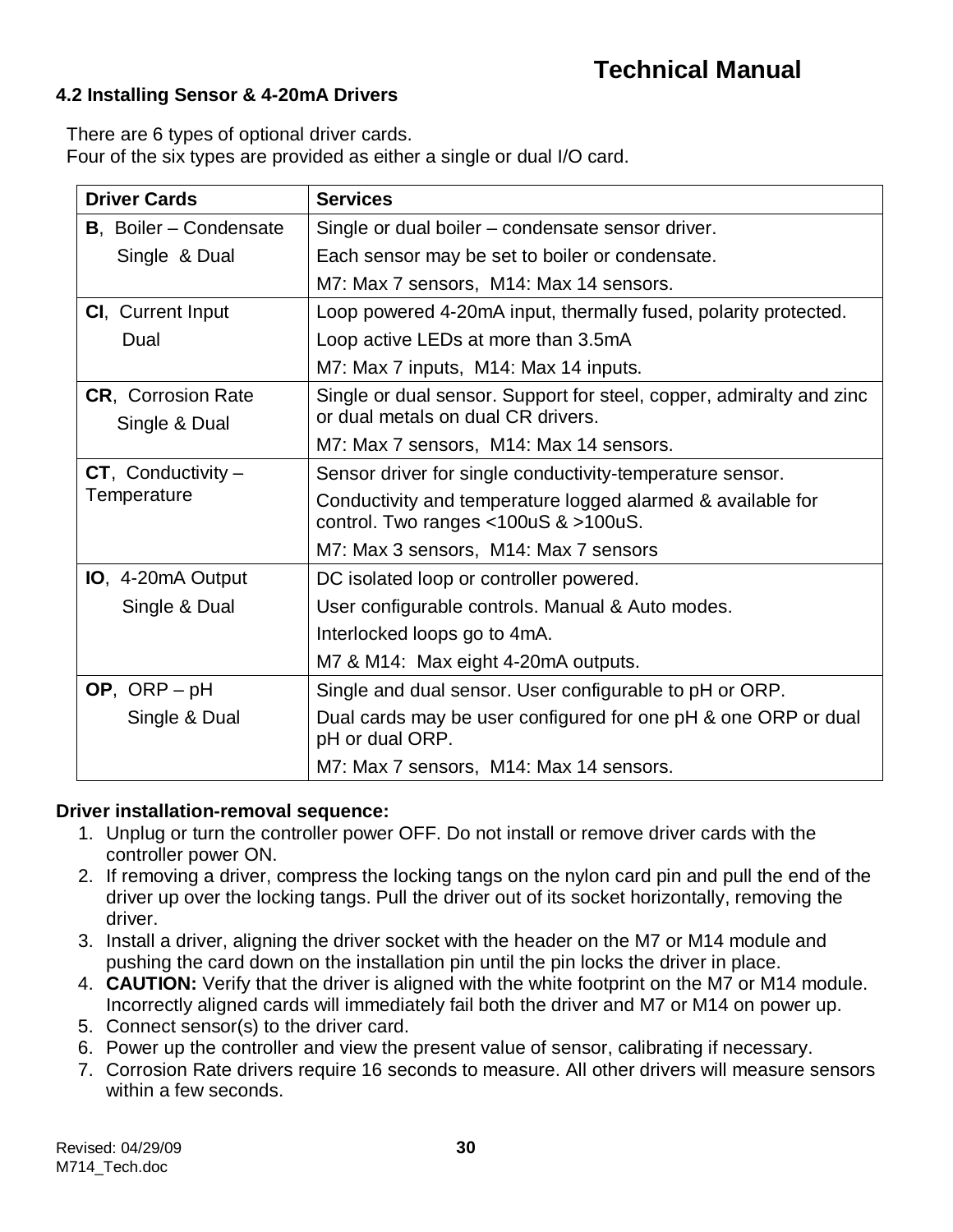### **4.3 System Settings**

| <b>Parameter</b>               | <b>Function</b>                                                                                                                       | <b>Default</b> | <b>Access</b>       |
|--------------------------------|---------------------------------------------------------------------------------------------------------------------------------------|----------------|---------------------|
| <b>Site Name</b>               | Location Name, maximum 17 characters                                                                                                  |                | <b>Browser</b>      |
| <b>Site Location</b>           | System Name, maximum 17 characters                                                                                                    |                | <b>Browser</b>      |
| This Sunday Day1               | YES: 28 Day Cycle biocide cycle reset day 1 to<br>the most recent Sunday.                                                             | <b>NO</b>      | <b>Browser</b>      |
| <b>Metric Units</b>            | YES:                                                                                                                                  | <b>NO</b>      | Browser &           |
|                                | Driver temperature inputs immediately Celsius.                                                                                        |                | Keypad              |
|                                | FV calculations immediately in Liters                                                                                                 |                |                     |
|                                | 4-20mA inputs, which measure temperature,<br>are unaffected.                                                                          |                |                     |
|                                | Temperature compensation factors for<br>conductivity unmodified. Corrected if<br>compensation set to 'none' then reset to<br>Thermal. |                |                     |
|                                | On Reset & New Type, water meters default to<br>Liters                                                                                |                |                     |
| <b>Keypad Passwords</b>        | YES: Keypad users prompted for userid<br>whenever modifying controller parameters                                                     | <b>NO</b>      | Browser &<br>Keypad |
| <b>Alarm Opens</b><br>Contacts | YES: Alarm contacts default to closed in the<br>non-alarm state. Alarm, loss of power or cable<br>break, opens alarm contacts         | <b>YES</b>     | Browser &<br>Keypad |
| <b>Load Configuration</b>      | YES: Shuts controller down and loads the most<br>recent Save Configuration on restart.                                                | <b>NO</b>      | Browser &<br>Keypad |
|                                | Factory Default is loaded if user has never<br>executed Save Configuration.                                                           |                |                     |
| <b>Save Configuration</b>      | YES: Shuts controller down. Takes about 5<br>minutes to write controller configuration to<br>FLASH memory then restarts controller.   | <b>NO</b>      | Browser &<br>Keypad |
| System restart                 | Shuts controller down & restarts.                                                                                                     | <b>NO</b>      | <b>Browser</b>      |
|                                | Checks for new & removed driver cards.                                                                                                |                |                     |

Accessed by System / Configure. Requires Admin password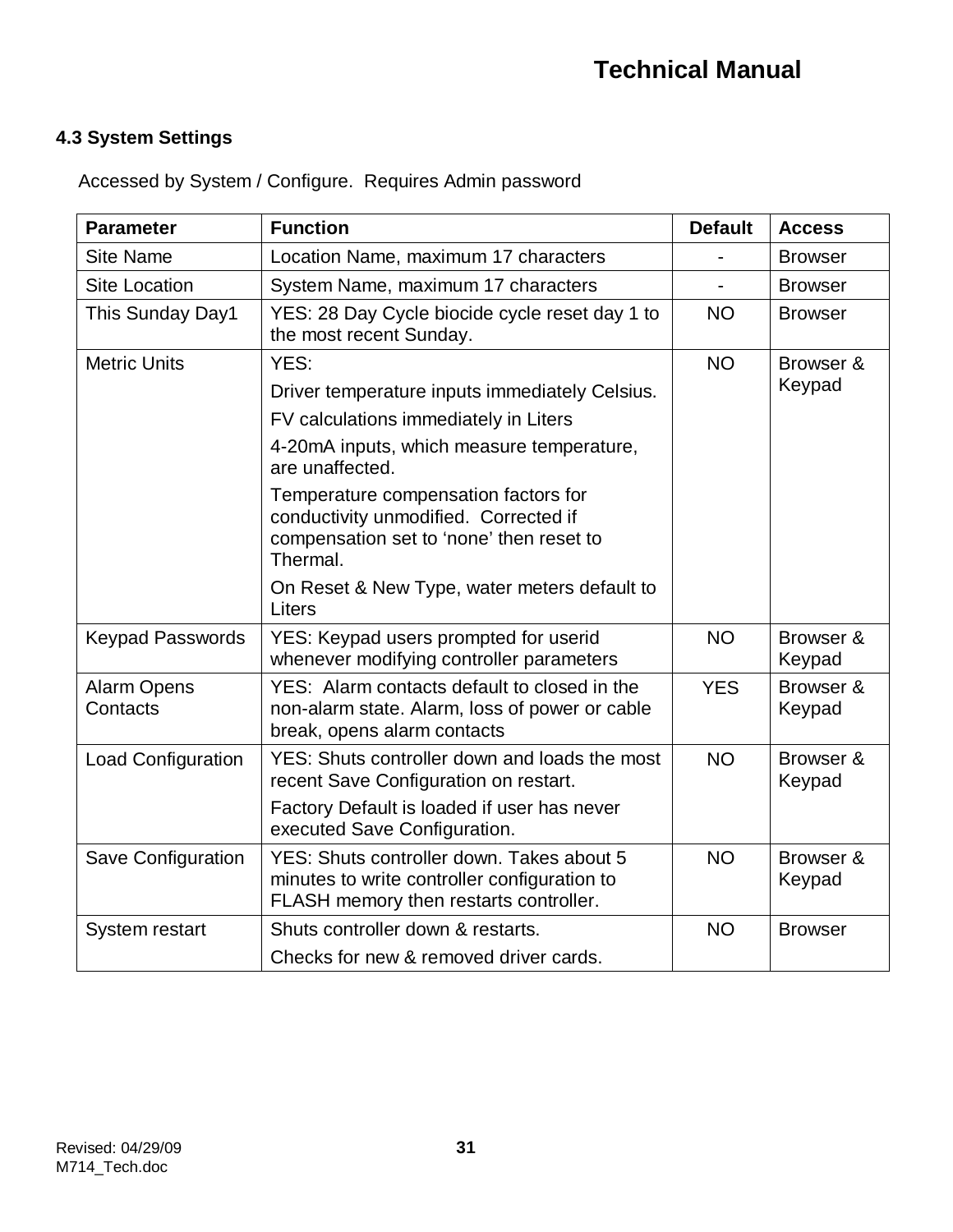#### **4.3 Module Testpoints**

Supplied for bench testing only, not intended for field use.

A/D inputs will scan too quickly for DVM's. Constantly changing levels indicate that the MUX and driving logic is functional.

Unregulated 15-22VDC supply accessible both before and after Thermal Fuse 1000:1 Current Transformer level =100mV/A after rectification.

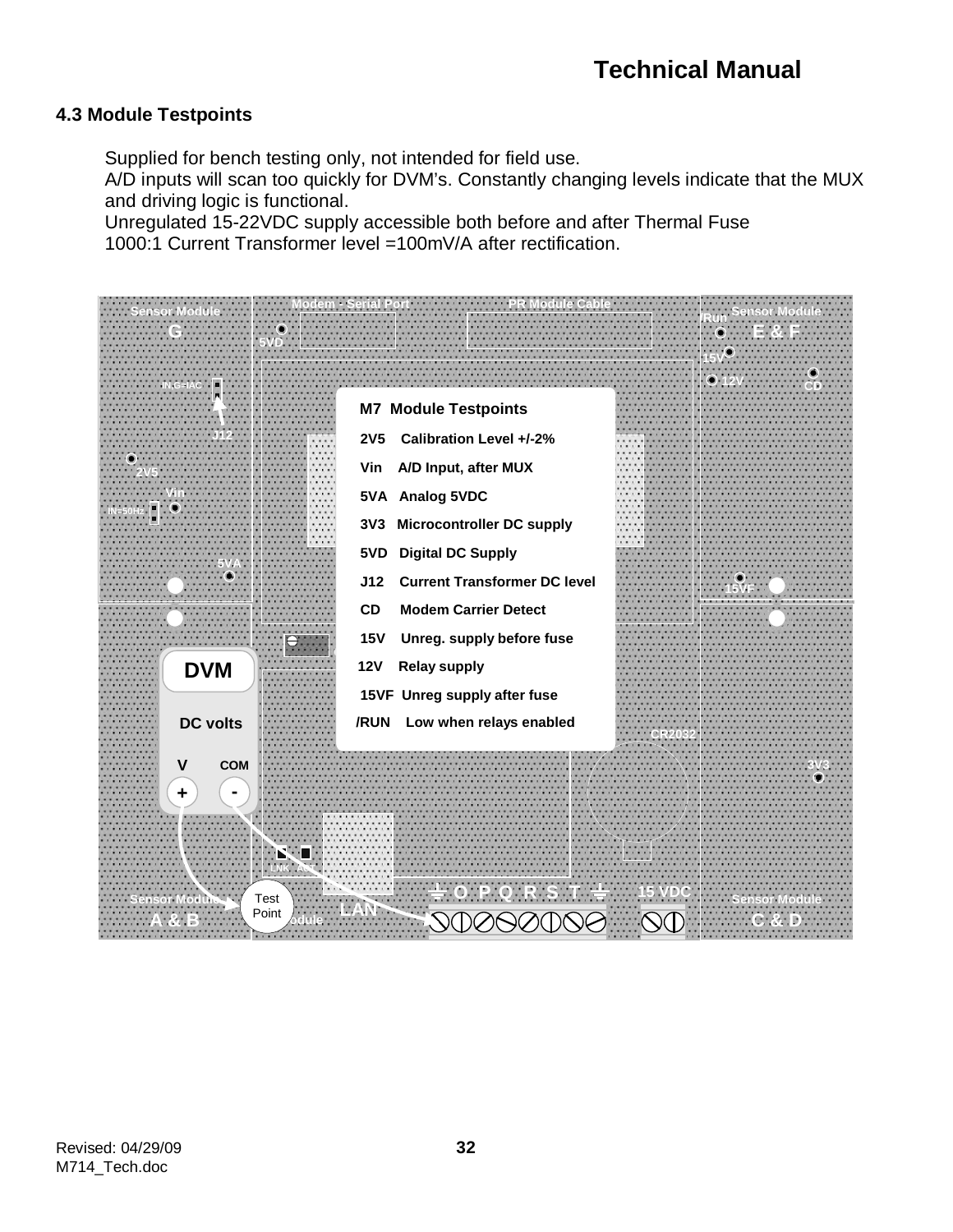#### **4.3 Module Testpoints continued**

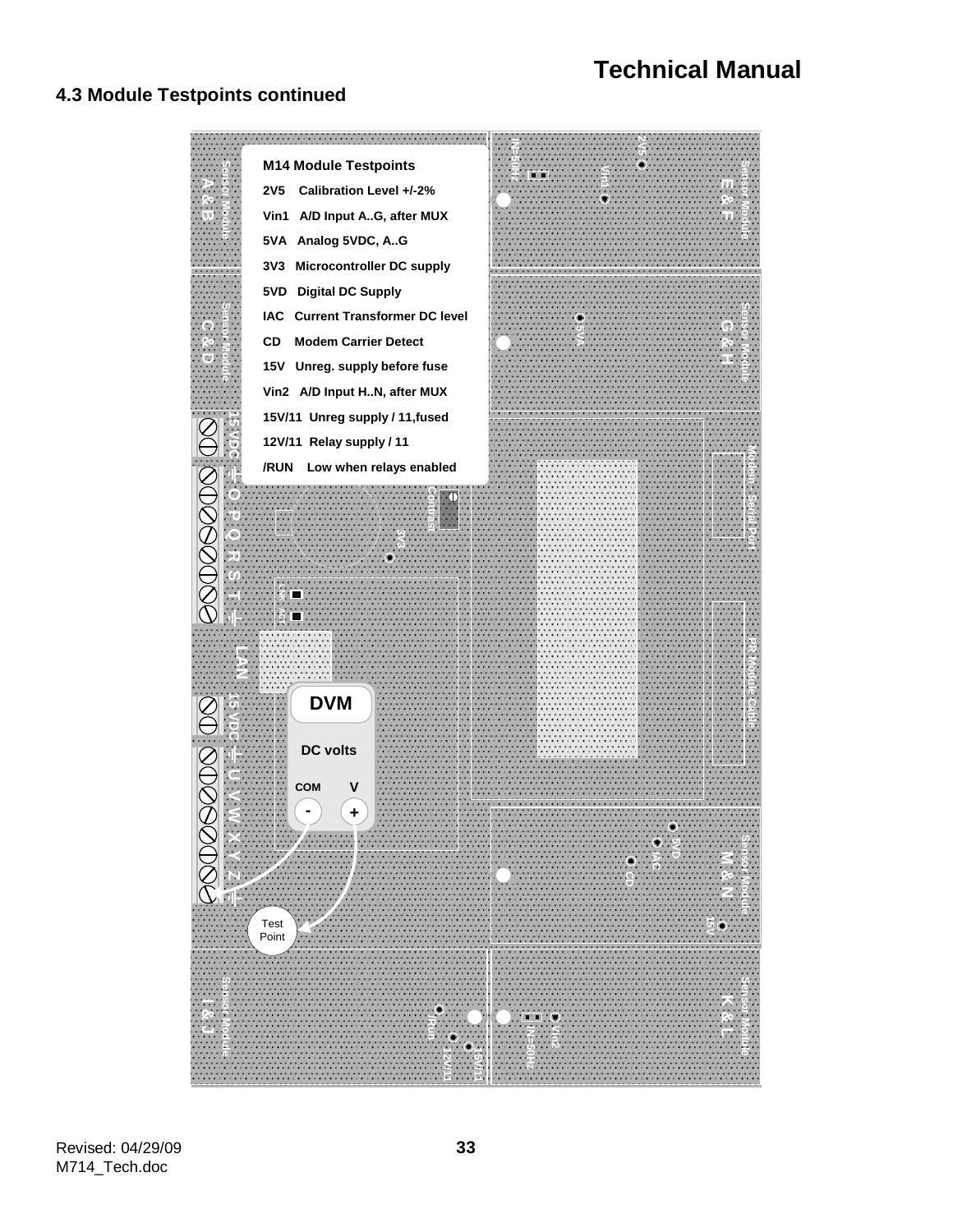#### **4.3 Module Testpoints continued**